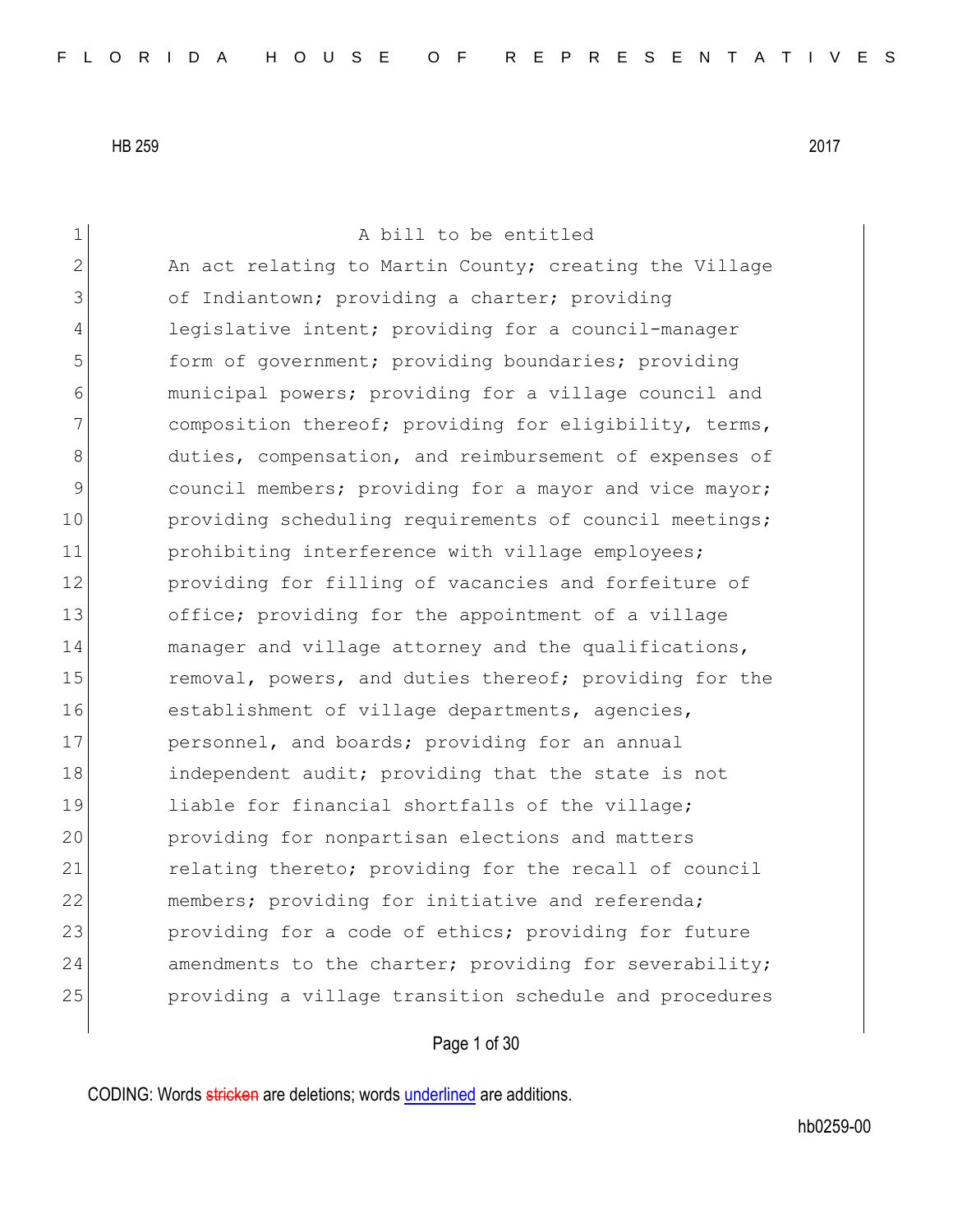26 for the first election; providing for first-year 27 expenses; providing for adoption of comprehensive 28 plans and land development regulations; providing for 29 accelerated entitlement to state-shared revenues; 30 providing for entitlement to all local revenue sources 31 allowed by general law; providing for the sharing of 32 communications services tax revenues; providing for 33 **123** receipt and distribution of local option gas tax 34 revenues; providing for waiver of specified 35 eligibility provisions; requiring a referendum; 36 **providing effective dates.** 37 38 Be It Enacted by the Legislature of the State of Florida: 39 40 Section 1. Corporate name; purpose of the charter; 41 creation and establishment of the Village of Indiantown.-42 (1) CORPORATE NAME.—The municipality hereby established 43 shall be known as the Village of Indiantown ("village"). 44 (2) PURPOSE OF THE CHARTER.—This act, together with any 45 future amendments thereto, may be known as the Charter of the 46 Village of Indiantown ("charter"). 47 (a) It is in the best interests of the public health, 48 safety, and welfare of the residents of the Indiantown area to 49 form a separate municipality for the Indiantown area with all

Page 2 of 30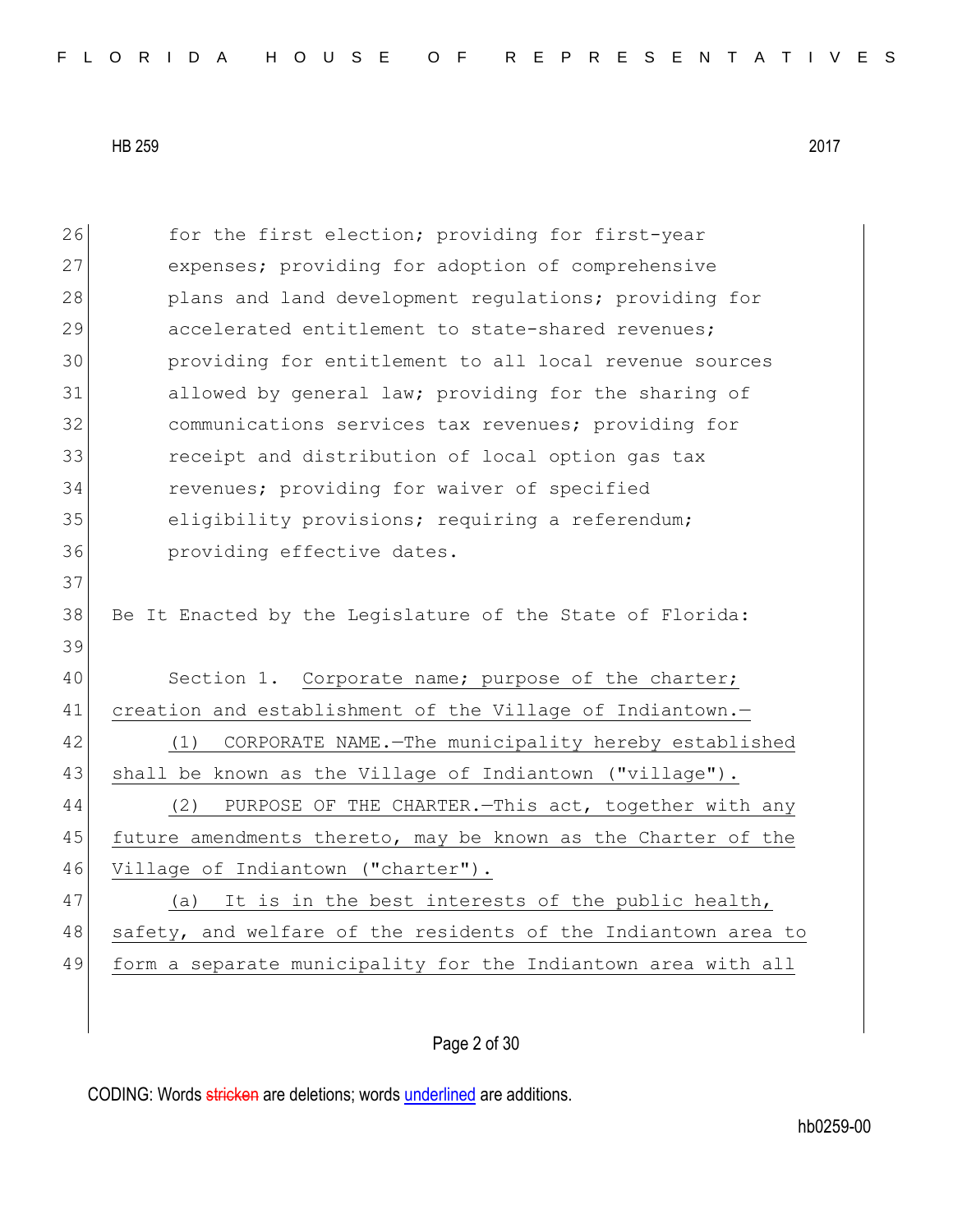| 50 | the powers and authority necessary to provide adequate and      |
|----|-----------------------------------------------------------------|
| 51 | efficient municipal services to its residents.                  |
| 52 | It is intended that this charter and the incorporation<br>(b)   |
| 53 | of the Indiantown area will serve to preserve and protect the   |
| 54 | character, natural resources, and quality of life of the        |
| 55 | community.                                                      |
| 56 | (c) It is the intent of this charter and the incorporation      |
| 57 | of the village to secure the benefits of self-determination and |
| 58 | affirm the values of representative democracy, citizen          |
| 59 | participation, strong community leadership, professional        |
| 60 | management, and regional cooperation.                           |
| 61 | It is the intent of this charter and the incorporation<br>(d)   |
| 62 | of the village to maintain a financially secure and sustainable |
| 63 | municipal government and to responsibly manage the village's    |
| 64 | debt obligations without causing the state to incur any         |
| 65 | liability.                                                      |
| 66 | (3)<br>CREATION AND ESTABLISHMENT OF THE VILLAGE OF             |
| 67 | INDIANTOWN.-                                                    |
| 68 | This act shall take effect upon approval by a majority<br>(a)   |
| 69 | vote of those qualified electors residing within the corporate  |
| 70 | limits of the proposed village as described in section 3 voting |
| 71 | in a referendum election to be called by the Supervisor of      |
| 72 | Elections of Martin County to be held November 7, 2017, in      |
| 73 | accordance with the provisions of law relating to elections     |
| 74 | currently in force.                                             |
|    |                                                                 |

Page 3 of 30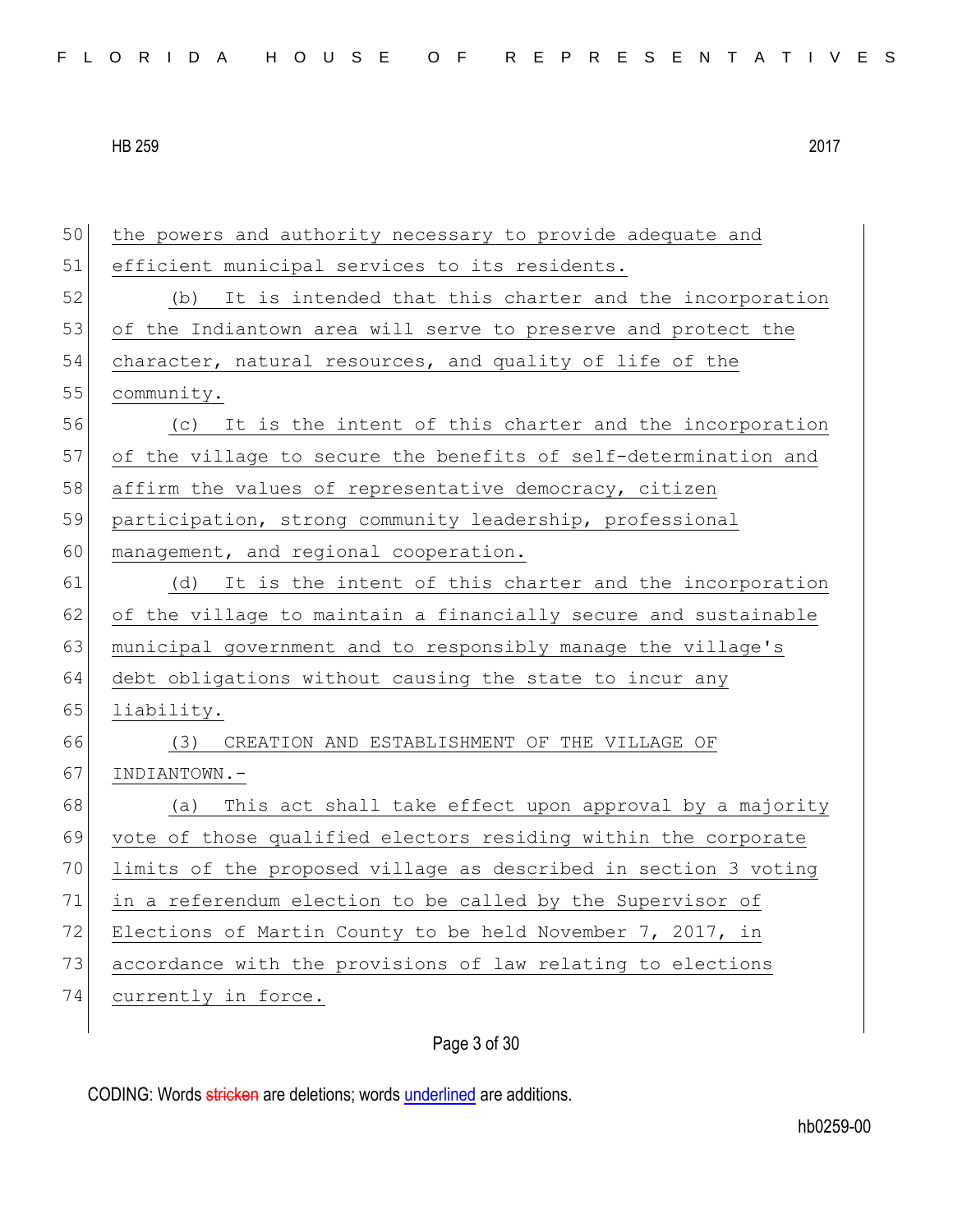75 (b) For the purpose of compliance with s. 200.066, Florida 76 Statutes, relating to assessment and collection of ad valorem 77 taxes, the Village of Indiantown is created and established 78 effective December 31, 2017. 79 Section 2. Powers of village; form of government. 80 (1) POWERS OF THE VILLAGE. - The village shall have all 81 available governmental, corporate, and proprietary powers of a 82 municipality under the State Constitution and laws of this state 83 as fully and completely as though such powers were specifically 84 enumerated in this charter, and may exercise them, except where 85 prohibited by law. Through the adoption of this charter, it is 86 the intent of the electors of the village that the municipal 87 government established in this section shall have the broadest 88 exercise of home rule powers permitted under the State 89 Constitution and laws of the state. 90 (2) CONSTRUCTION.—The powers of the village under this 91 charter shall be construed liberally in favor of the village, 92 and the specific mention of particular powers in the charter 93 shall not be construed as limiting the general powers granted in 94 this charter in any way. 95 (3) FORM OF GOVERNMENT. The village shall be a council-96 manager form of government, with the council to consist of five 97 village council ("council") members elected by the village at 98 large. The council shall constitute the governing body of the 99 village, with the duties and responsibilities hereinafter

Page 4 of 30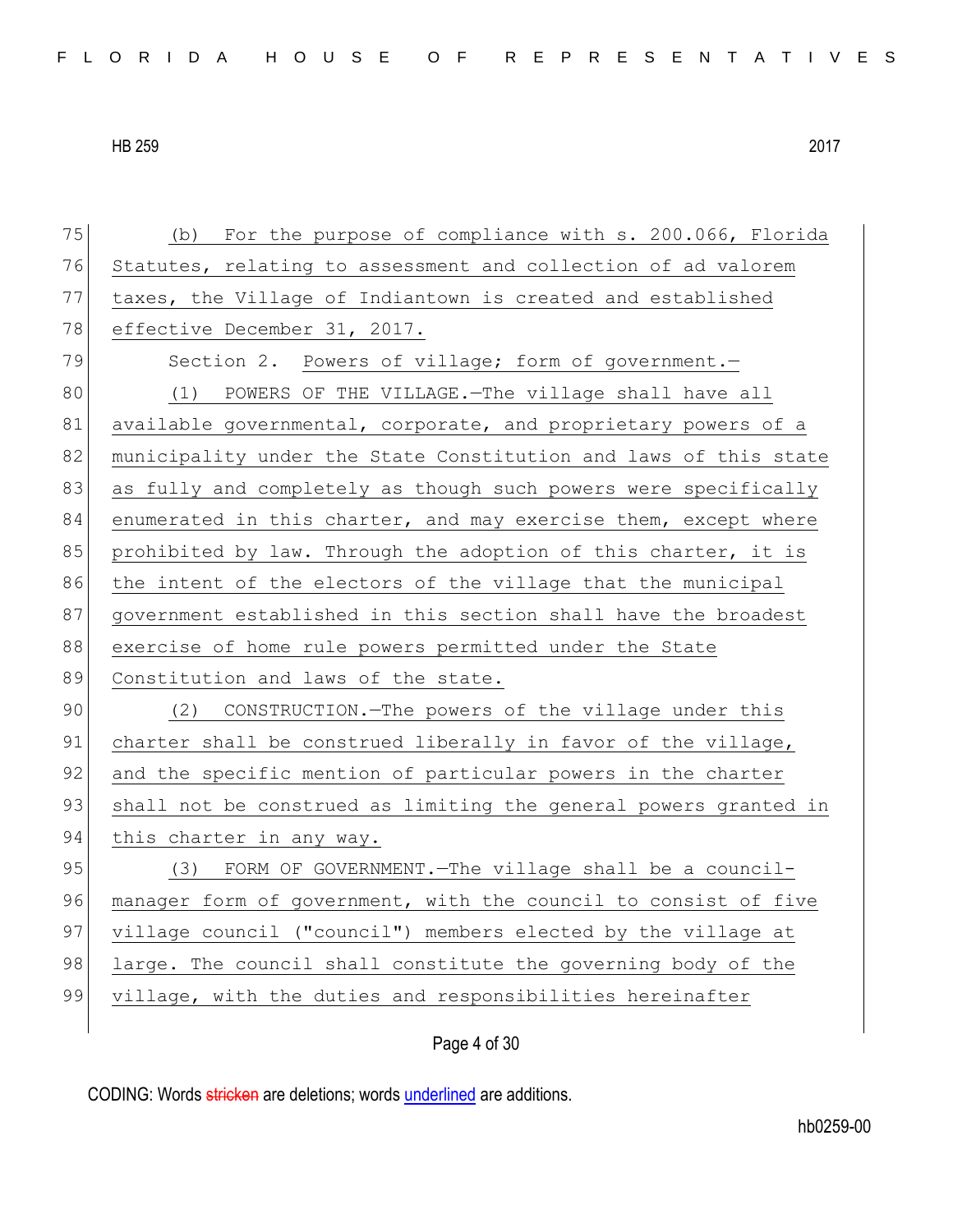| 100 | provided. The council shall appoint a village manager to be the |
|-----|-----------------------------------------------------------------|
| 101 | chief administrative officer of the village who shall serve at  |
| 102 | the pleasure of the council.                                    |
| 103 | Section 3. Corporate boundaries.-The territorial                |
| 104 | boundaries of the Village of Indiantown upon the date of        |
| 105 | incorporation shall be as follows:                              |
| 106 |                                                                 |
| 107 | The eastern $1,053$ feet of the South $1/2$ of the South        |
| 108 | $1/2$ of the Southeast $1/4$ Section 19, T 39 S, R 38 E;        |
| 109 | and                                                             |
| 110 |                                                                 |
| 111 | The South $1/2$ of Section 20, T 39 5, R 38 E; and              |
| 112 |                                                                 |
| 113 | The South $1/2$ of Section $21, T$ 39 5, R 38 E, Lying          |
| 114 | South of State Road 710; and That part of Section 22,           |
| 115 | T 39 5, R 38 E, Lying South of State Road 710, and The          |
| 116 | South $1/2$ of Section 25, T 39 S, R 38 E, Less the             |
| 117 | Western 1,320 feet; and The Southwest 1/4 of Section            |
| 118 | 26, T 39, R 38 E; and                                           |
| 119 | All of Section 27, T 39 S, R 38 E, Lying South of               |
| 120 | State Road 710; and                                             |
| 121 | The Northern $3,685'$ of Section 28, T 39 S, R 38 E;            |
| 122 | and                                                             |
| 123 | The Northern $3,685'$ of Section 29, T 39 S, R 38 E;            |
| 124 | and                                                             |
|     | $   -$                                                          |

Page 5 of 30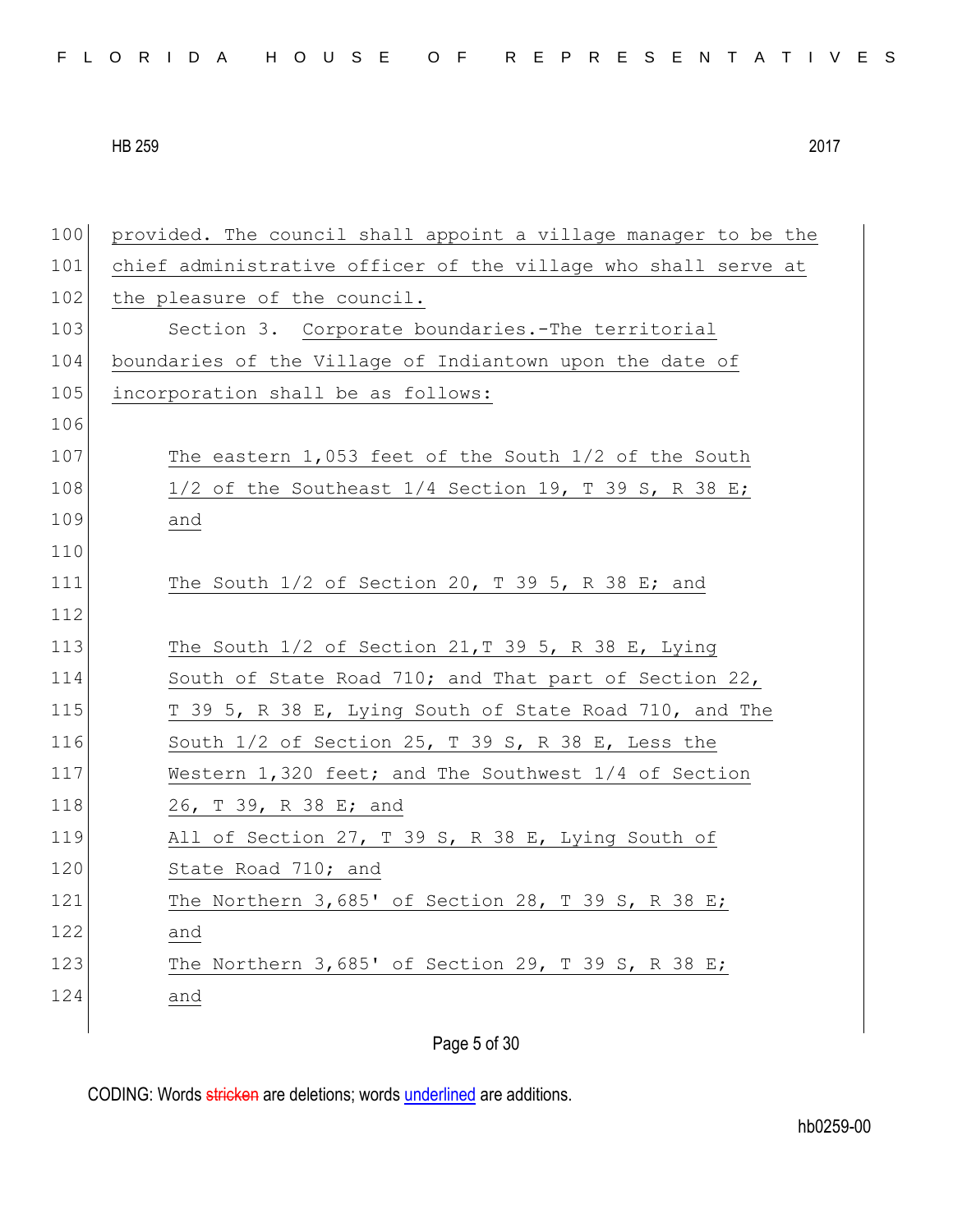| FLORIDA HOUSE OF REPRESENTATIVES |  |
|----------------------------------|--|
|----------------------------------|--|

| 125 | The upland portion of Northern 3,685' of the East 1/2    |
|-----|----------------------------------------------------------|
| 126 | of Section 30, T 39 S, R 38 E; and All of Section 34,    |
| 127 | T 39 5, R 38 E, Less the Southwestern 1/2 of the         |
| 128 | Southwestern X; and That part of Section 35, T 39 S, R   |
| 129 | 38 E, Lying South of State Road 710; and                 |
| 130 |                                                          |
| 131 | All of Section 36, T 39 5, R 38 E, Except that portion   |
| 132 | of the Western 14 that lies North of State Road 710;     |
| 133 | and                                                      |
| 134 |                                                          |
| 135 | All of Sections 31, 32 and 33 of T 39 S, R 39 E; and     |
| 136 |                                                          |
| 137 | That portion of Section 1, T 39 S, R 38 E, Lying         |
| 138 | North of Farm Road; and                                  |
| 139 |                                                          |
| 140 | That Portion of Eastern 14 of Section $1, T$ 39 S, R 38  |
| 141 | E, Lying South of Farm Road; and                         |
| 142 |                                                          |
| 143 | The Eastern 3,000 feet of that Portion of Section $12$ , |
| 144 | T 39 5, R 38 E, Lying North of the St. Lucie Canal       |
| 145 | ROW, Less the Western 3,152' of the Northern X of        |
| 146 | Section 12, T 39 S, R 38 E; and                          |
| 147 |                                                          |
| 148 | Those Parts of Sections 4, 7, 8 and 9, T 40 S, R 39 E,   |
| 149 | Lying North of the St. Lucie Canal; and                  |
|     |                                                          |
|     | Page 6 of 30                                             |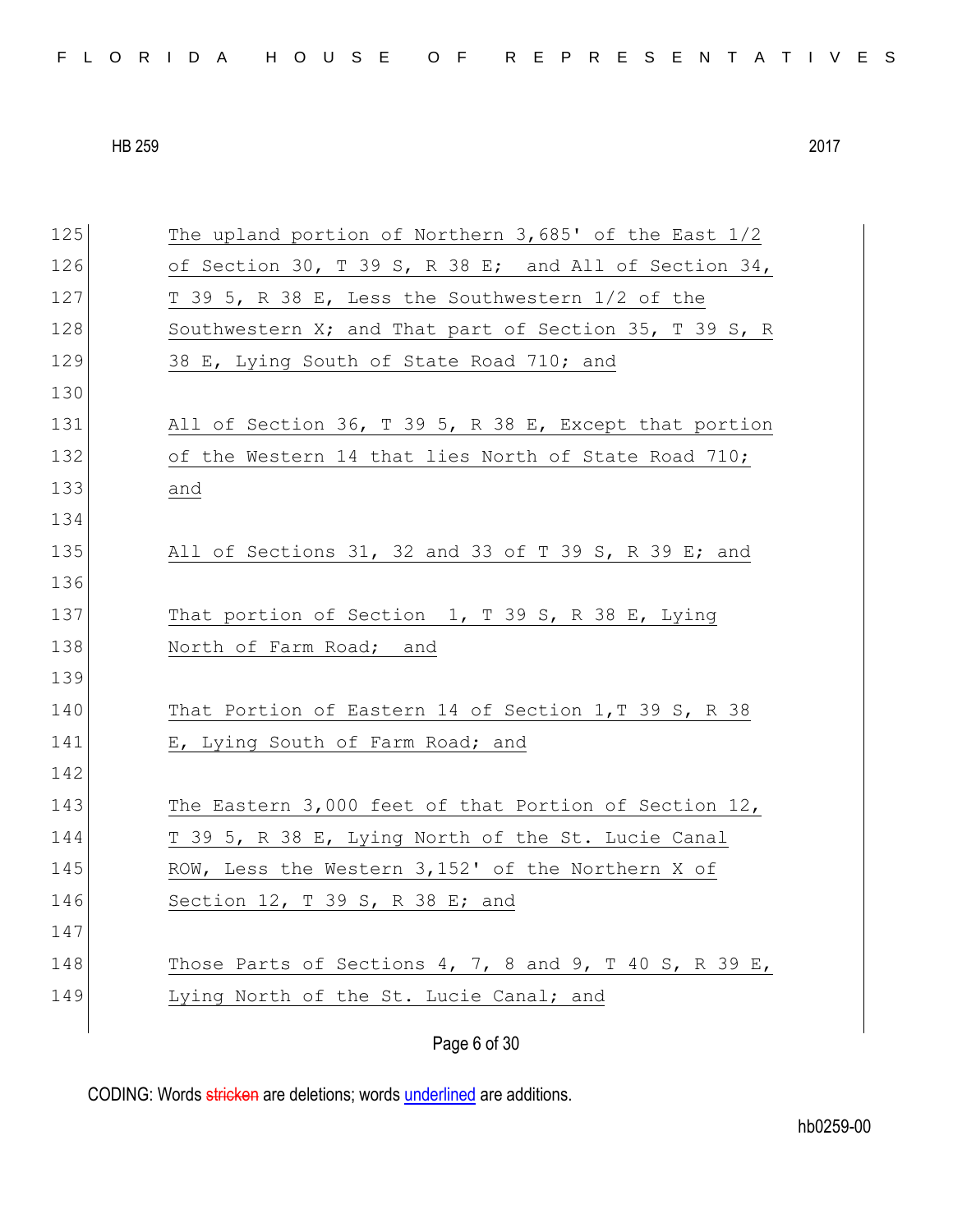150 All of Sections 5 and 6, T 40 5, R 39 E; and 151 152 That Portion of Section 8, T 40 S, R 39 E, Lying South 153 of the St. Lucie Canal and North of State Road 710; 154 and 155 156 That Portion of Section 9, T 40 5, R 39 E, Lying South 157 of the St. Lucie Canal, North of State Road 710, and 158 West of the State Road 76/State Road 710 159 Connector. 160 161 All Lying in Martin County, Florida, being 162 approximately 9,397 .5 acres. 163 164 Section 4. Village council.-165 (1) GENERAL POWERS AND DUTIES.—All powers of the village 166 shall be vested in the village council, except as otherwise 167 provided by law or this charter, and the council shall provide 168 for the exercise thereof and for the performance of all duties 169 and obligations permitted by or imposed on the village by law. 170 (2) COMPOSITION; ELIGIBILITY; TERMS.-171 (a) Composition.—There shall be a village council composed 172 of five council members. Each council member shall be elected by 173 the voters of the village at large. 174 (b) Eligibility.-

## Page 7 of 30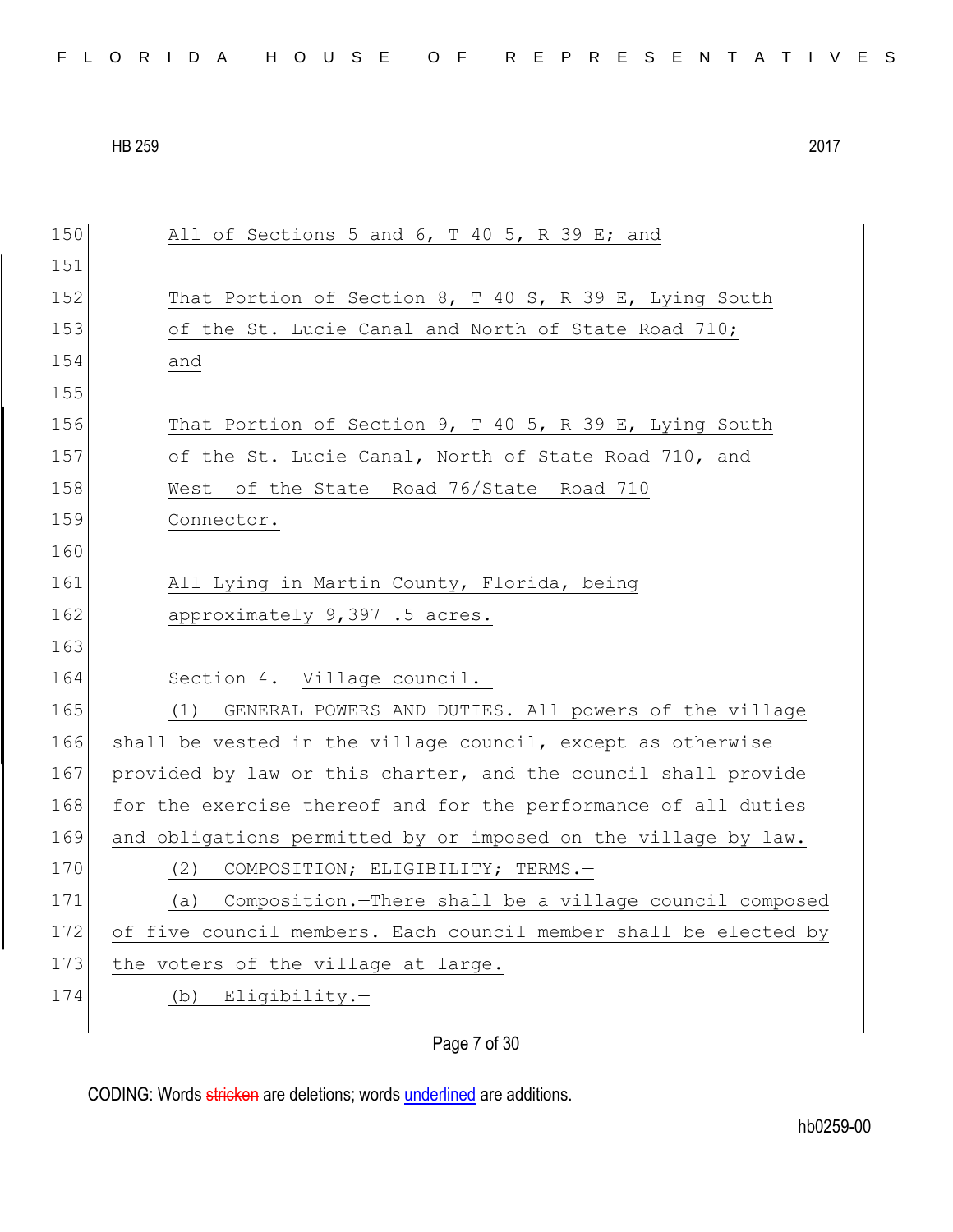| FLORIDA HOUSE OF REPRESENTATIVES |  |  |  |  |  |  |  |  |  |  |  |  |  |  |  |  |  |  |  |  |  |  |  |  |  |  |  |
|----------------------------------|--|--|--|--|--|--|--|--|--|--|--|--|--|--|--|--|--|--|--|--|--|--|--|--|--|--|--|
|----------------------------------|--|--|--|--|--|--|--|--|--|--|--|--|--|--|--|--|--|--|--|--|--|--|--|--|--|--|--|

| 175 | Each candidate for village council shall be a qualified<br>1.    |
|-----|------------------------------------------------------------------|
| 176 | elector of the village.                                          |
| 177 | Each candidate for council shall have been a resident<br>2.      |
| 178 | of the village for at least 1 year before qualifying for office. |
| 179 | Each council member must reside in the village for the<br>3.     |
| 180 | duration of his or her term.                                     |
| 181 | The term of office for each council member shall be 4<br>4.      |
| 182 | years.                                                           |
| 183 | (c) Seats.-The village council shall be divided into five        |
| 184 | separate council seats to be designated as seats 1, 2, 3, 4, and |
| 185 | 5, to be voted on a villagewide basis, with each qualified       |
| 186 | elector entitled to vote for one candidate for one seat.         |
| 187 | (3) MAYOR; VICE MAYOR.—                                          |
| 188 | (a) Mayor. - At the first regularly scheduled meeting after      |
| 189 | the village's first election and each regular election           |
| 190 | thereafter and after receiving the certified results of the      |
| 191 | election, the council, by a majority vote, shall select from its |
| 192 | membership a mayor. Each year in which a regular election is not |
| 193 | scheduled, the council, by the first meeting in December, shall  |
| 194 | by majority vote select from its membership a mayor. If a        |
| 195 | meeting does not occur between the second Tuesday in November    |
| 196 | and the first Tuesday in December, then such selection shall be  |
| 197 | made at the next regular meeting. The mayor shall serve as       |
| 198 | chairperson during the meetings of the council and shall serve   |
| 199 |                                                                  |
|     | as the head of municipal government for the purpose of execution |

Page 8 of 30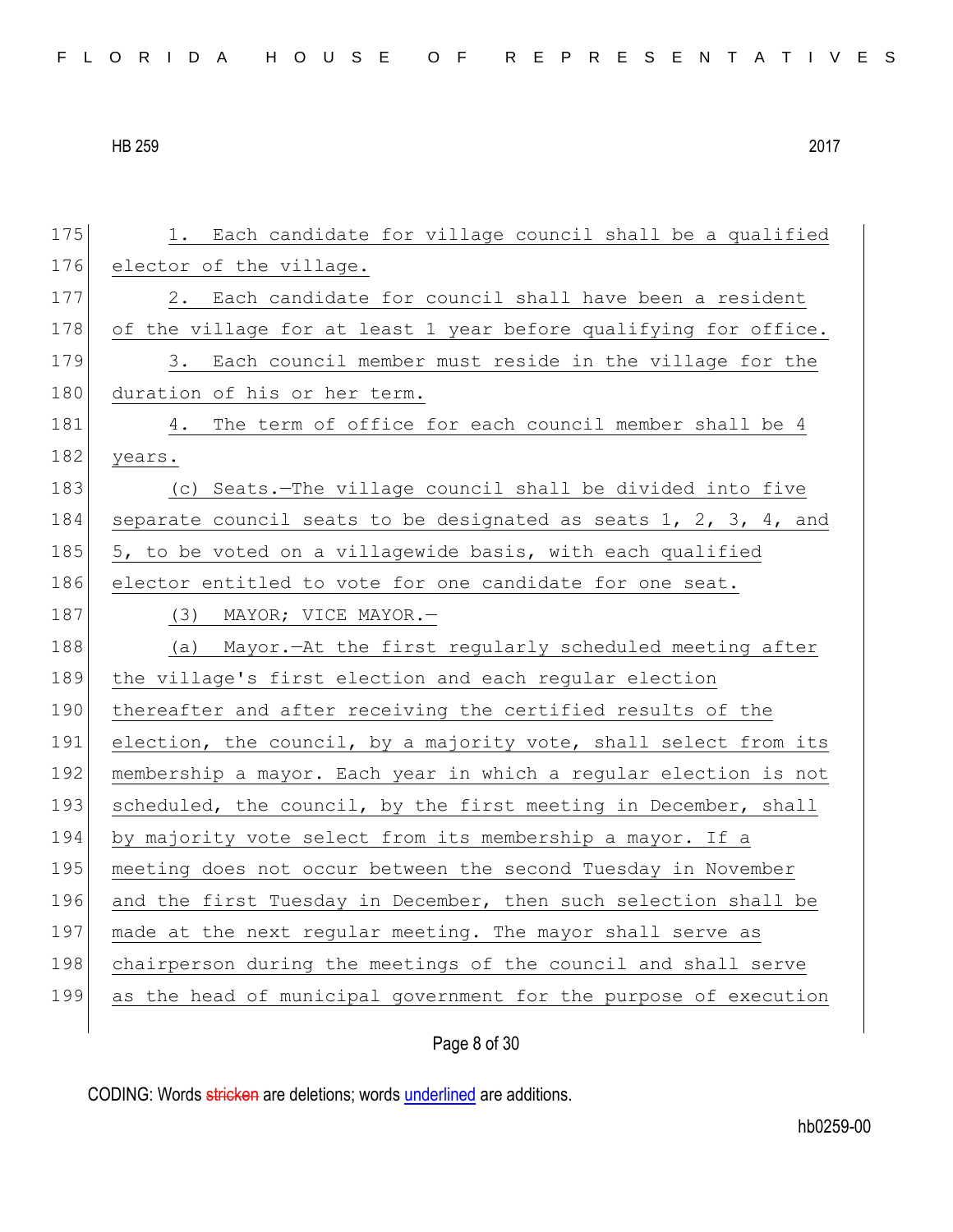| 200 | of legal documents as required by ordinance. The mayor shall     |
|-----|------------------------------------------------------------------|
| 201 | also serve as the ceremonial head of the village.                |
| 202 | (b) Vice mayor. - A vice mayor shall be selected in the same     |
| 203 | manner as the mayor as provided in paragraph (a). The vice mayor |
| 204 | shall serve as mayor during the absence or disability of the     |
| 205 | mayor and, if a vacancy of the mayor occurs, shall become        |
| 206 | interim mayor until a mayor is selected as described in          |
| 207 | paragraph (a).                                                   |
| 208 | COMPENSATION. An ordinance increasing or decreasing<br>(4)       |
| 209 | compensation of the council may be adopted at any time upon the  |
| 210 | affirmative vote of four members of the council; however, if the |
| 211 | council takes action to change the level of compensation, the    |
| 212 | salary of council members shall not be adjusted until after the  |
| 213 | first day after the next regular municipal election. The council |
| 214 | may provide for reimbursement of actual expenses incurred by its |
| 215 | members, including the mayor, while performing their official    |
| 216 | duties.                                                          |
| 217 | COUNCIL MEETINGS.-<br>(5)                                        |
| 218 | The council shall hold meetings in accordance with a<br>(a)      |
| 219 | duly adopted ordinance or resolution. Special meetings may be    |
| 220 | held at the call of the mayor or a majority of the council       |
| 221 | members. At least a 24-hour notice shall be provided to each     |
| 222 | council member and the public for special meetings, unless there |
| 223 | is an immediate threat to the public safety. Except as           |
| 224 | authorized by law, all meetings shall be open to the public.     |
|     |                                                                  |

Page 9 of 30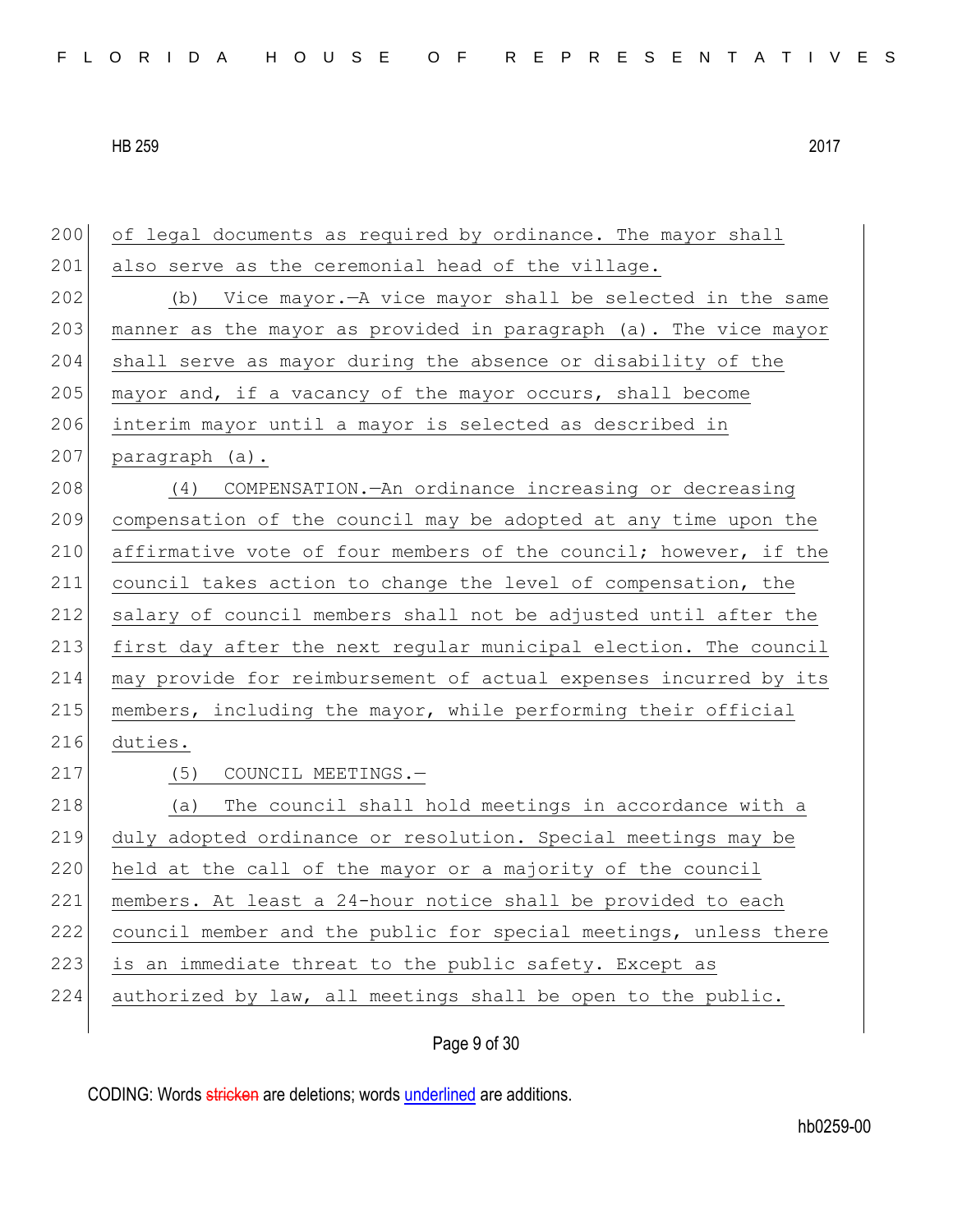225 (b) Three members of the village council shall constitute 226 a quorum for the conduct of business unless otherwise provided 227 herein. Unless a quorum is present, no action may be taken 228 except to adjourn. In order to approve any action or adopt any 229 ordinance or resolution there must be at least three affirmative 230 votes for the action, unless otherwise provided herein. 231 (6) PROHIBITIONS.— 232 (a) Neither the council, nor any individual member of the 233 council, shall in any manner attempt to dictate the employment 234 or removal of any employee other than the village manager and 235 village attorney. The council is free to make inquiries of 236 village employees, but no individual member of the council shall 237 give orders to any officer or employee of the village. 238 Recommendations for improvements in village government 239 operations shall come through the village manager, but each 240 member of the council shall be free to discuss or recommend 241 improvements to the village manager, and the council is free to 242 direct the village manager to implement specific recommendations 243 for improvement in village government operations. 244 (b) No present or former elected village official shall 245 hold any compensated appointive office or employment with the 246 village until 1 year after leaving office. 247 (7) VACANCIES; FORFEITURE OF OFFICE; FILLING OF 248 VACANCIES.-

Page 10 of 30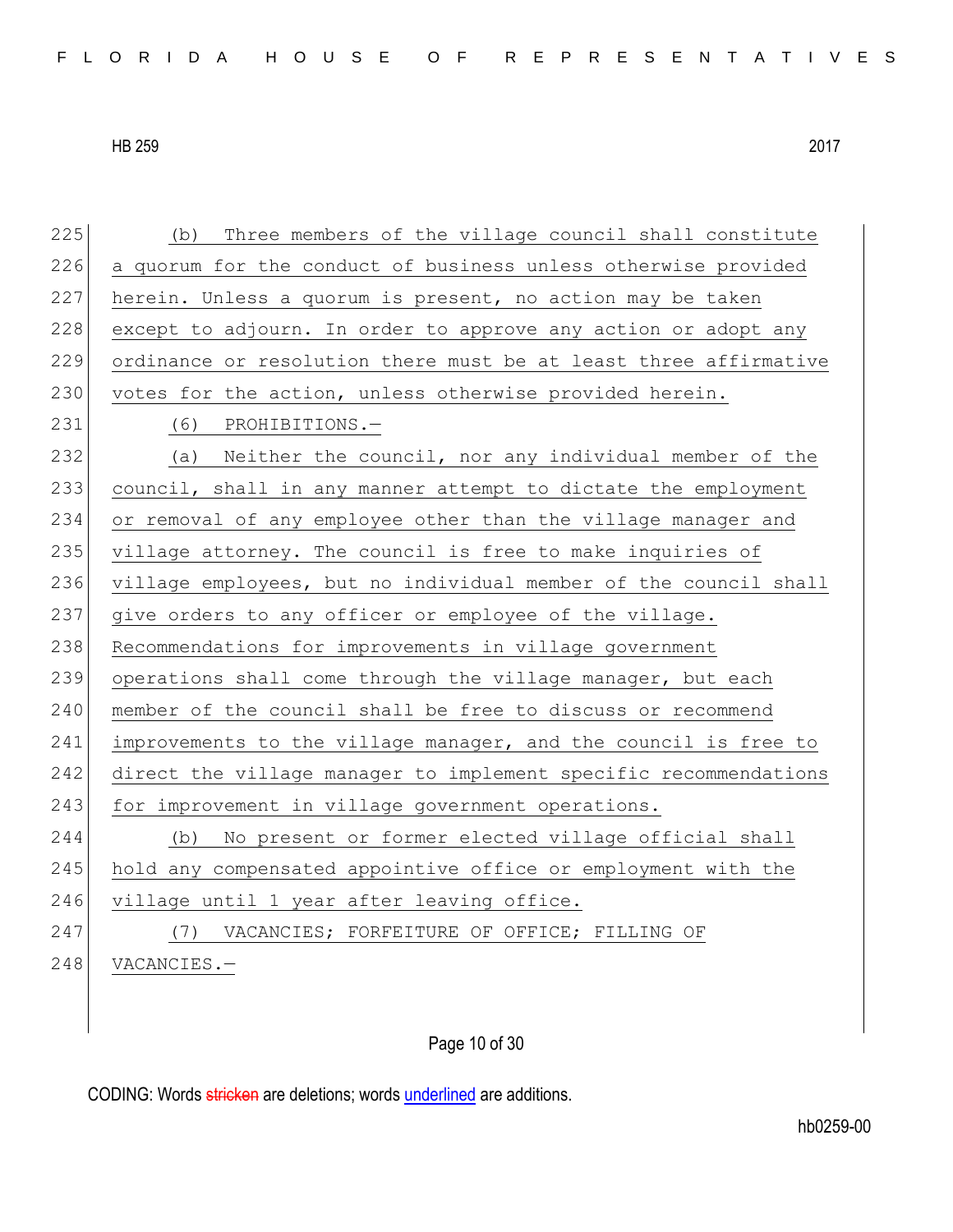249 (a) Vacancies.—A vacancy in the office of a member of the 250 council, mayor, or vice mayor shall occur upon the incumbent's 251 death, inability to fulfill the duties of the office, relocation 252 of residence outside the village, resignation, appointment to 253 another public office, judicially determined incompetence, or 254 removal or forfeiture of office as described in this subsection. 255 (b) Forfeiture of office.-256 1. A member of the council may forfeit the office if the 257 member: 258 a. Lacks at any time during the term of office any 259 qualification for the office prescribed by this charter or by 260 law; 261 b. Violates any express prohibition of this charter; 262 c. Is convicted of a felony or criminal misdemeanor, which 263 felony or misdemeanor involves the office of village council; 264 d. Is found to have violated any standard of conduct or 265 code of ethics established by law for public officials or has 266 been suspended from office by the Governor, unless subsequently 267 reinstated as provided by law; or 268 e. Misses three consecutive reqularly scheduled council 269 meetings, unless excused by the council. 270 271 If any of these events should occur, a hearing shall 272 automatically be conducted at the next regularly scheduled

Page 11 of 30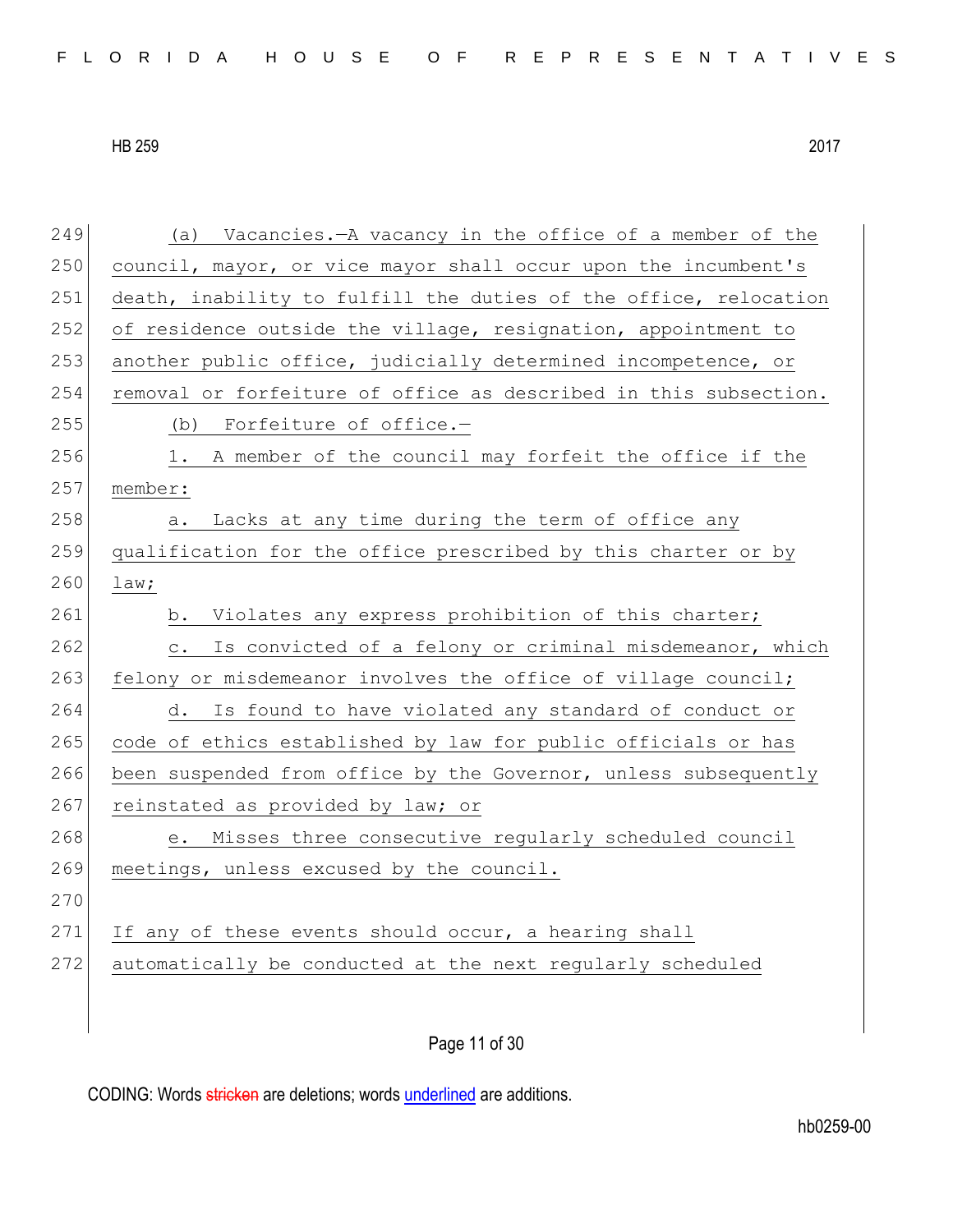| 273 | council meeting, and the member may be declared to have          |
|-----|------------------------------------------------------------------|
| 274 | forfeited office by majority vote of the council.                |
| 275 | The council shall be the sole judge of the<br>2.                 |
| 276 | qualifications of its members and shall hear all questions       |
| 277 | relating to forfeiture of a council member's office, including   |
| 278 | whether good cause for absence has been or may be established.   |
| 279 | The council shall have the power to set additional written       |
| 280 | standards of conduct for its members beyond those specified in   |
| 281 | this charter and may provide for such penalties as it deems      |
| 282 | appropriate, including forfeiture of office. In order to         |
| 283 | exercise these powers, the council shall have power to subpoena  |
| 284 | witnesses, administer oaths, and require the production of       |
| 285 | evidence.                                                        |
|     |                                                                  |
| 286 | (c) Filling of vacancies.-                                       |
| 287 | 1. A vacancy on the council shall be filled by a majority        |
| 288 | vote of the remaining members of the council for the period of   |
| 289 | time until the next election, when a council member shall be     |
| 290 | elected for the remainder of the term vacated. If more than 6    |
| 291 | months remain in the unexpired term and a majority of the        |
| 292 | remaining council members cannot reach a decision within 60 days |
| 293 | after a vacancy occurs, the vacancy shall be filled by a special |
| 294 | election.                                                        |
| 295 | In the event that all of the council members are<br>2.           |
| 296 | removed by death, disability, recall, forfeiture of office, or   |
| 297 | resignation, the Governor shall appoint interim council members  |

Page 12 of 30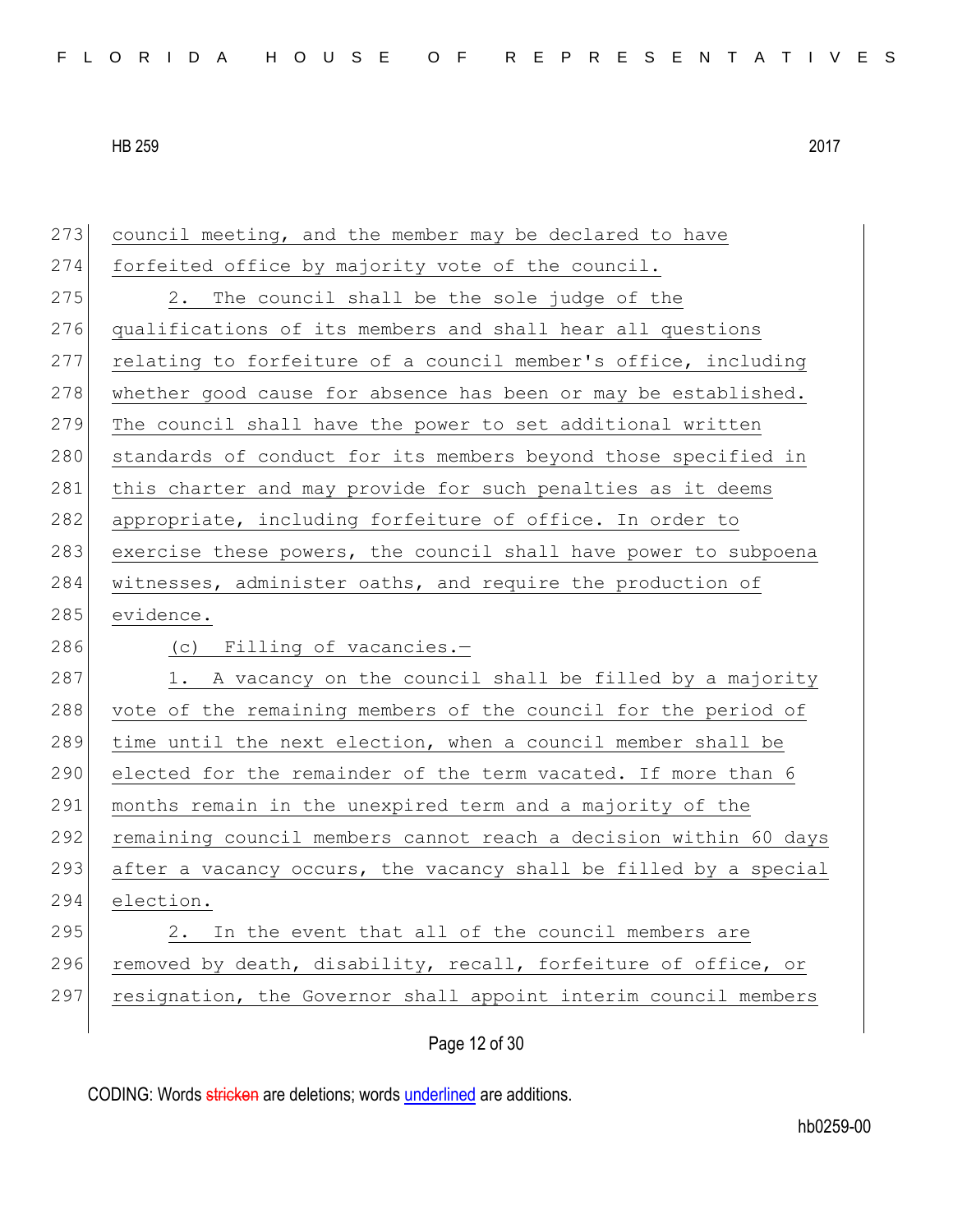| 298 | who shall call a special election at least 30 days, but no more  |
|-----|------------------------------------------------------------------|
| 299 | than 60 days, after such appointment. Such election shall be     |
| 300 | held in the same manner as the initial elections under this      |
| 301 | charter. However, if there are fewer than 6 months remaining in  |
| 302 | any unexpired terms, the interim council appointed by the        |
| 303 | Governor shall serve out the unexpired terms. Appointees must    |
| 304 | meet all requirements for candidates as provided in this         |
| 305 | charter.                                                         |
| 306 | The burden of establishing good cause for absences<br>3.         |
| 307 | shall be on the council member in question; however, any council |
| 308 | member may, at any time during a duly held meeting, move to      |
| 309 | establish good cause for his or her absence. A council member    |
| 310 | whose qualifications are in question or who is otherwise subject |
| 311 | to forfeiture of his or her office shall not vote on such        |
| 312 | matters.                                                         |
| 313 | Section 5. Administration.-                                      |
| 314 | (1) VILLAGE MANAGER.-                                            |
| 315 | The council shall appoint a village manager, or a<br>(a)         |
| 316 | management firm to fulfill the duties of a village manager, who  |
| 317 | shall serve at the pleasure of the council. The qualifications   |
| 318 | of the village manager or firm may be established by ordinance.  |
| 319 | The village manager or firm may be removed by a<br>(b)           |
| 320 | majority vote of the council.                                    |
| 321 | During the absence or disability of the village<br>(C)           |
| 322 |                                                                  |
|     | manager, the village council may by resolution designate a       |

Page 13 of 30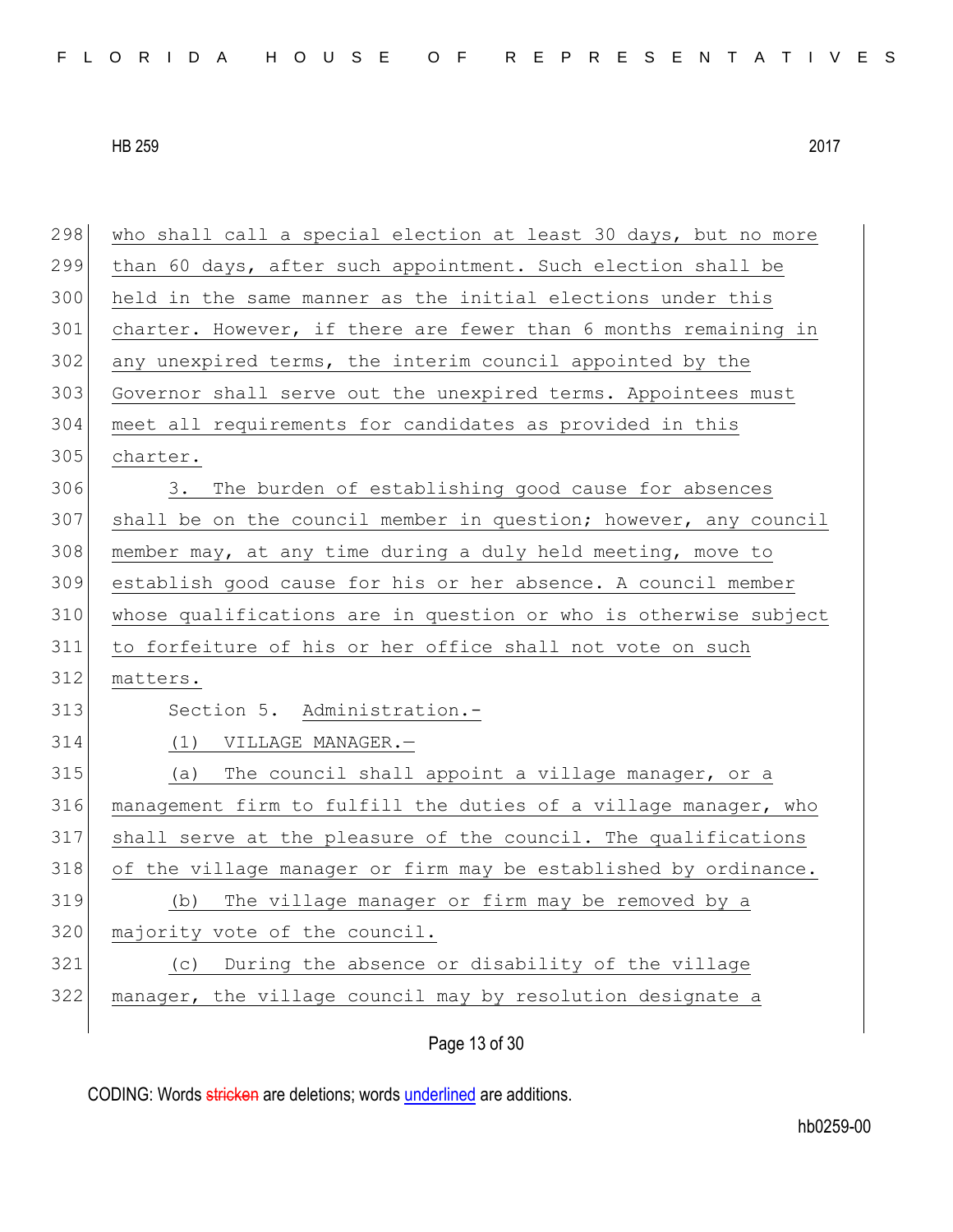properly qualified person to temporarily execute the functions of the village manager. Such person shall have the same powers and duties as the village manager and may be removed by the village council at any time upon a majority vote of the council. 327 (d) The village manager or firm shall: 328 1. Appoint, hire, suspend, demote, or dismiss any village employee under the village manager's jurisdiction in accordance with law, and may authorize any department head to exercise 331 these powers with respect to subordinates in that department. 2. Direct and supervise the administration of all departments of the village except the office of the village attorney. (2) VILLAGE ATTORNEY.—There shall be a village attorney who shall be a member of The Florida Bar in good standing, be appointed by the council, and serve as the chief legal advisor 338 to the council and village administrators, departments, and agencies. The council may remove the village attorney for any 340 reason by a majority vote of its members. 341 Section 6. Departments; personnel; planning.- (1) DEPARTMENTS; BOARDS; AGENCIES.—The council may establish, modify, or terminate such departments, boards, or agencies as it determines necessary for the efficient 345 administrative operation of the village. Such departments, 346 boards, or agencies shall be determined by ordinance.

Page 14 of 30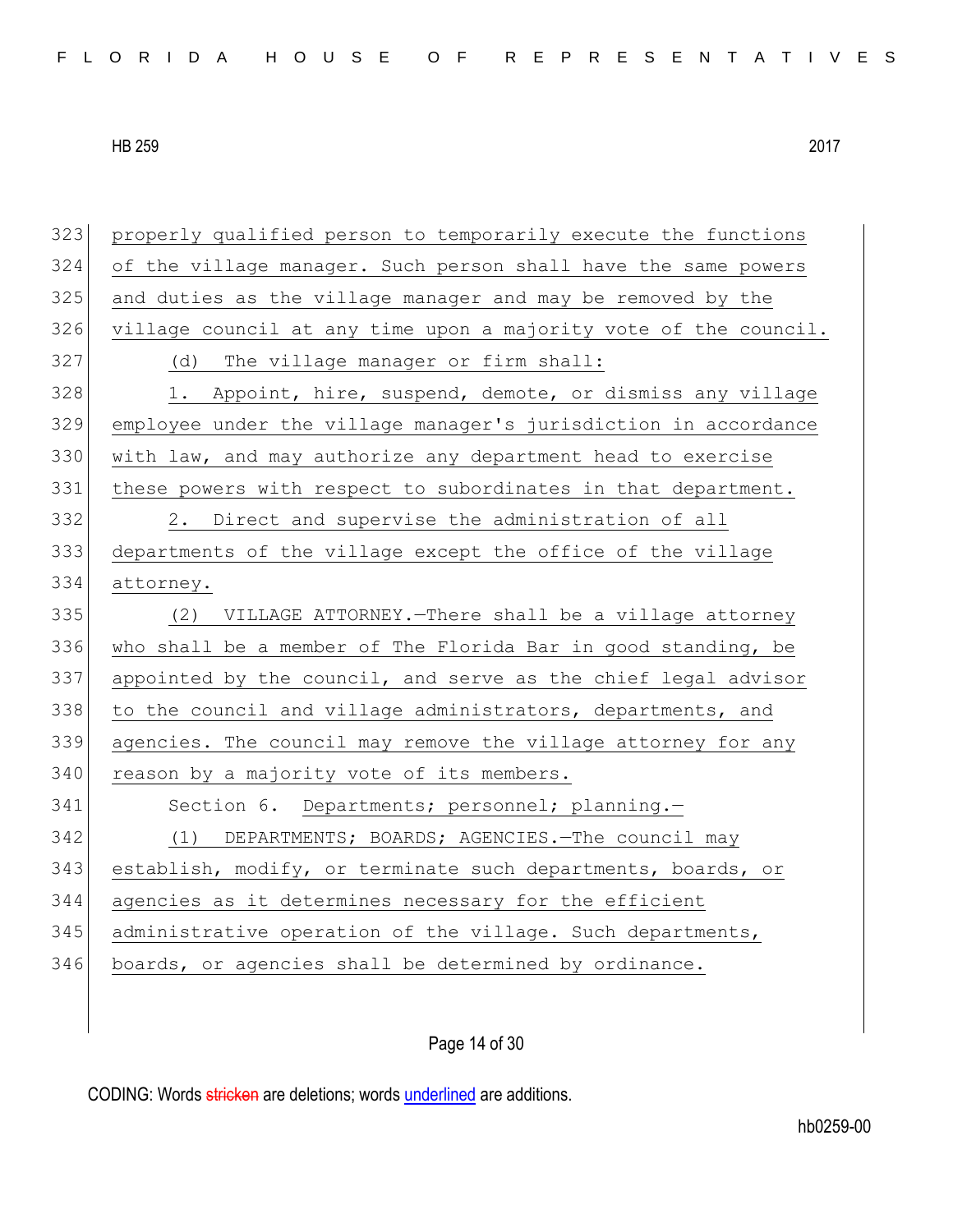(2) PERSONNEL.—Consistent with all applicable state and federal laws, the council shall provide by ordinance for the establishment, regulation, and maintenance of a system governing personnel policies necessary for the effective administration of 351 employees of the village's departments, boards, and agencies. (3) PLANNING.—Consistent with all applicable state and federal laws with respect to land use, development, and environmental protection, the village shall: (a) Designate an employee, agency, or agencies to execute the planning functions with such decision making responsibilities as may be specified by ordinance or general law. (b) Adopt a comprehensive plan and ensure that zoning and 360 other land use control ordinances are consistent with the plan, all in accordance with general law. The Martin County 362 Comprehensive Plan, as it exists on the day that the village commences corporate existence, shall serve as the initial comprehensive plan of the village until the village adopts its own comprehensive plan pursuant to chapter 163, Florida Statutes. (c) Adopt zoning and development regulations, to be 368 specified by ordinance, to implement the plan. Section 7. Financial management.-

## Page 15 of 30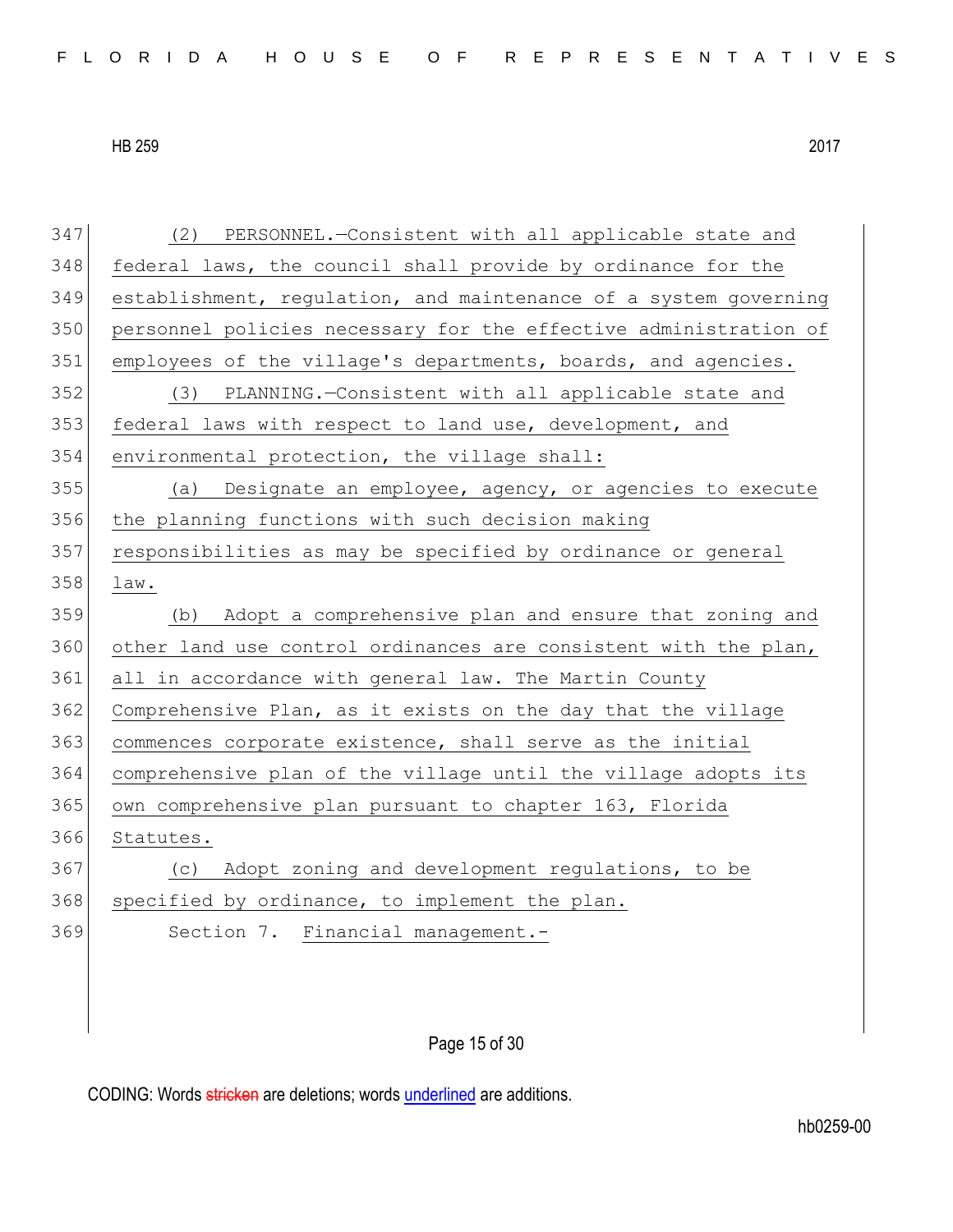(1) FISCAL YEAR.—The fiscal year of the village shall begin on the first day of October and end on the last day of 372 September of each year. (2) EXPENDITURE OF VILLAGE FUNDS.—No village funds shall be expended except pursuant to a duly approved appropriations or for the payment of bonds, notes, or other indebtedness duly authorized by the council and only from such funds so authorized. 378 (3) BUDGET ADOPTION. The council shall adopt a budget in accordance with applicable general law, after a minimum of two public hearings on the proposed budget. A resolution adopting the annual budget shall constitute appropriation of the amounts 382 specified therein as expenditures from funds indicated. (4) EXPENDITURES.—The budget shall not provide for 384 expenditures in an amount greater than the revenues budgeted. 385 (5) APPROPRIATIONS. 386 (a) If, during the fiscal year, revenues in excess of such 387 revenues estimated in the budget are available for appropriation, the council by resolution may make supplemental appropriations for the year in an amount not to exceed such 390 excess. (b) If, at any time during the fiscal year, it appears probable to the village manager that the revenues available will be insufficient to meet the amount appropriated, the village manager shall report to the council without delay, indicating

Page 16 of 30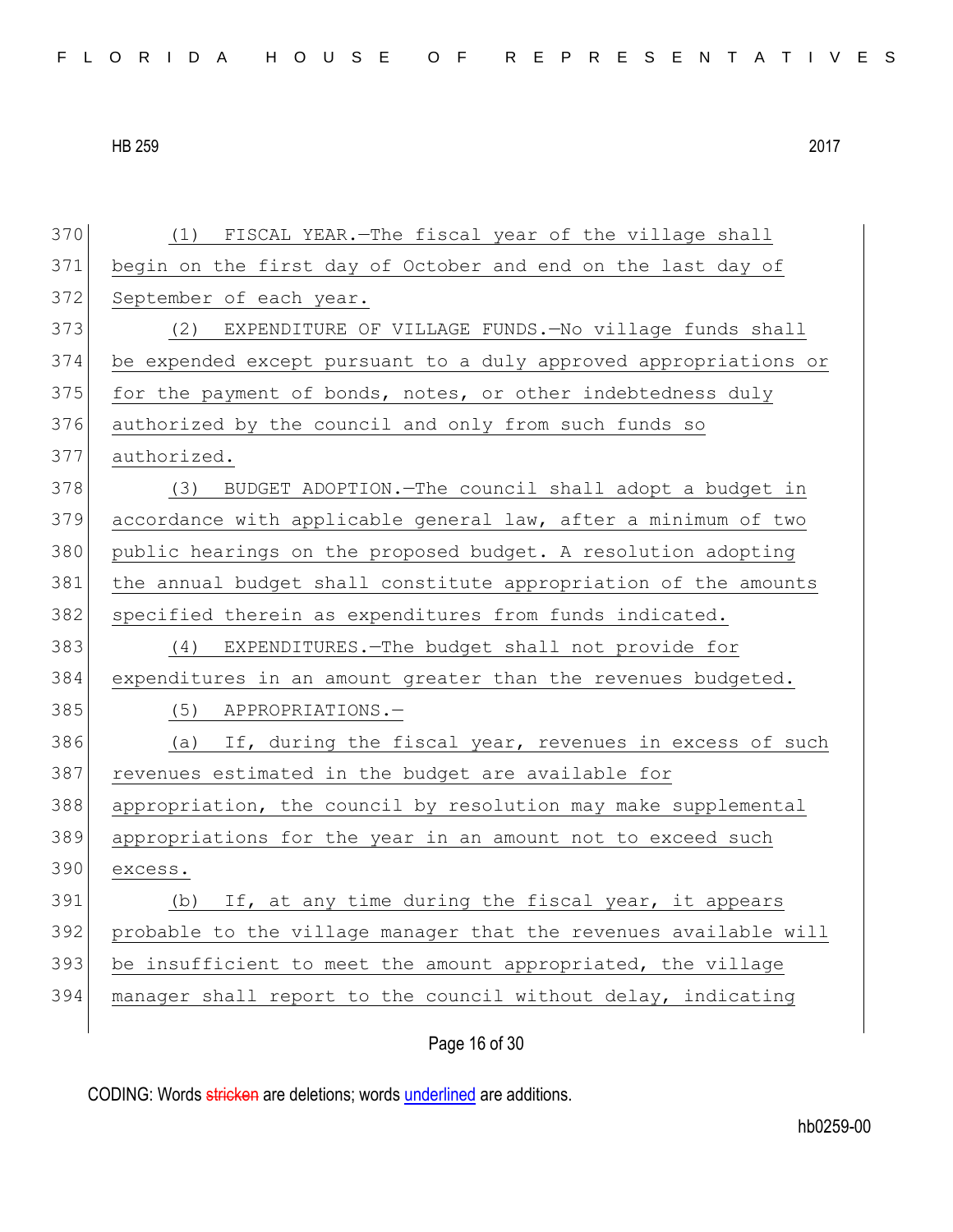395 the estimated amount of the deficiency, any remedial action 396 taken, and recommendations as to any other steps that should be 397 taken. The council shall then take such further action as it 398 deems necessary to prevent or minimize any deficiency and, for 399 that purpose, the council may by resolution reduce one or more 400 appropriations accordingly. 401 (c) No appropriation for debt service may be reduced or 402 transferred, and no appropriation may be reduced below any 403 amount required by law to be appropriated, or by more than the 404 unencumbered balance thereof. Notwithstanding any other 405 provision of law, the supplemental and emergency appropriations 406 and reduction or transfer of appropriations authorized by this 407 section may be made effective immediately upon adoption. 408 (6) BONDS; INDEBTEDNESS.-409 (a) Subject to the referendum requirements of the State 410 Constitution, if applicable, the village may from time to time 411 borrow money and issue bonds or other obligations or evidence of 412 indebtedness (collectively, "bonds") of any type or character 413 for any of the purposes for which the village is not or 414 hereafter authorized by law to borrow money, including to 415 finance the cost of any capital or other project and to refund 416 any and all previous issues of bonds at or before maturity. Such 417 bonds may be issued pursuant to one or more resolutions adopted 418 by a majority of the council.

Page 17 of 30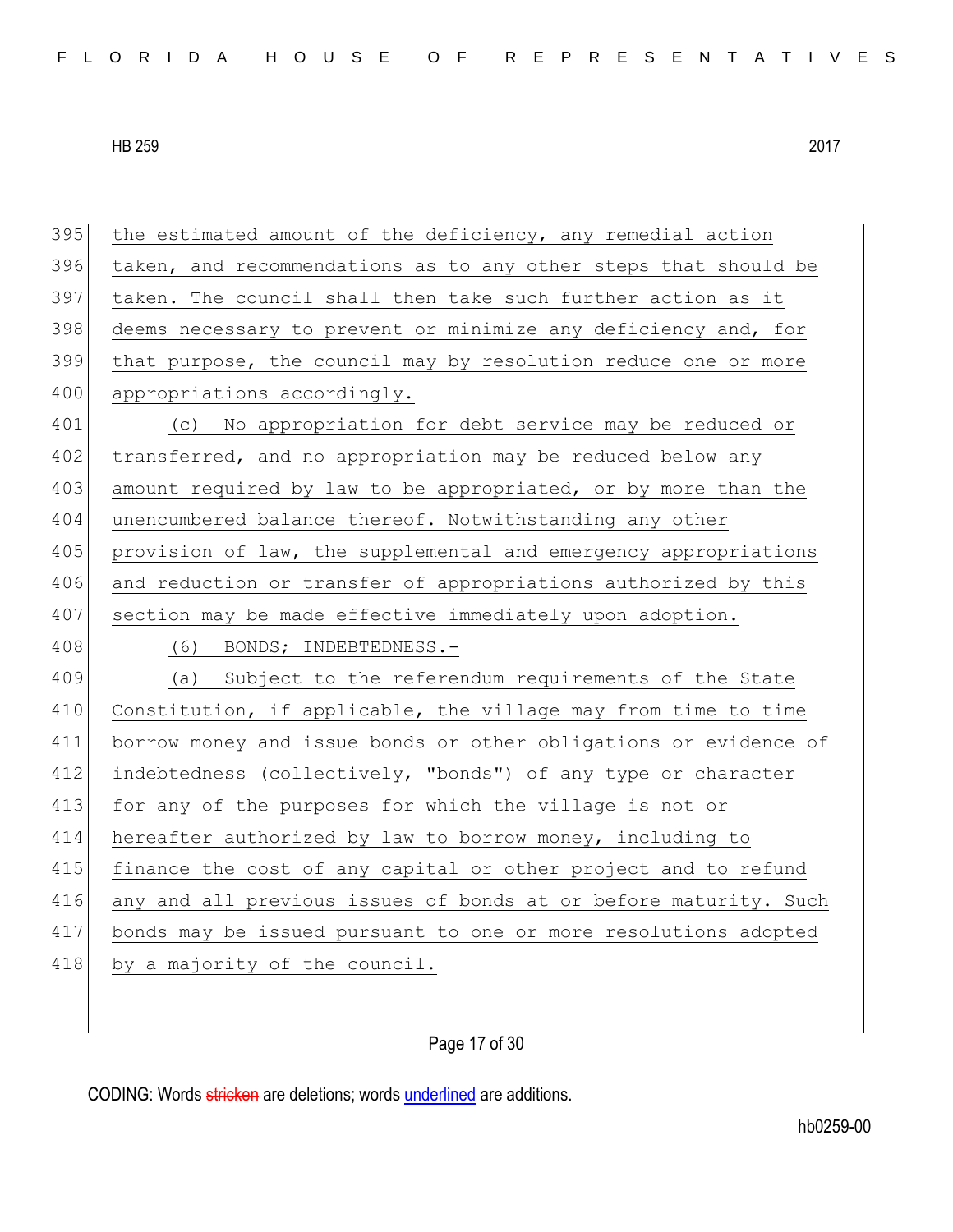419 (b) The village may assume all outstanding indebtedness 420 related to facilities that it acquires from other units of local 421 government and be liable for payment of such indebtedness in 422 accordance with its terms. 423 (7) REVENUE BONDS.—Revenue bonds may be issued by the 424 village as authorized by law. 425 (8) ANNUAL AUDIT.—The council shall provide for an 426 independent annual financial audit of all village accounts and 427 may provide for more frequent audits as it deems necessary. Such 428 audits shall be made by a certified public accountant or a firm 429 of such accountants who have no personal interest, directly or 430 indirectly, in the fiscal affairs of the village government or 431 in any of its officers. 432 (9) SHORTFALLS.—The state is not liable for financial 433 shortfalls of the village. 434 Section 8. Nominations and elections.-435 (1) NONPARTISAN ELECTIONS; ELECTORS; QUALIFYING. 436 (a) Nonpartisan elections.—All elections shall be 437 conducted on a nonpartisan basis without designation of 438 political party affiliation. 439 (b) Electors.-Any person who is a resident of the village, 440 who has qualified as an elector of this state, and who registers 441 as prescribed by law shall be an elector of the village. 442 (c) Qualifying.-

Page 18 of 30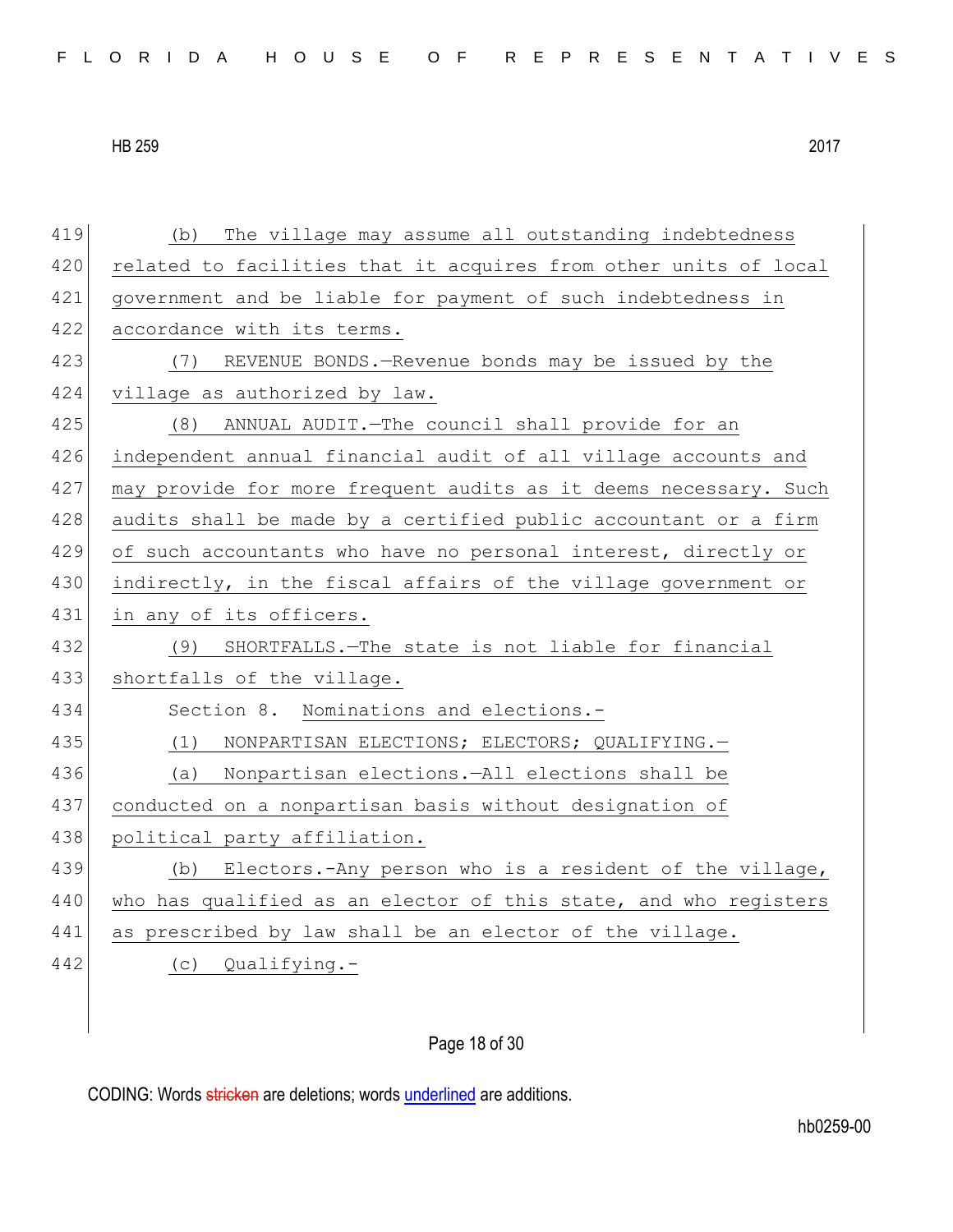443 1. Each candidate for village council shall be a qualified 444 elector of the village and must reside in the village for at 445 least 1 year before the beginning of the qualifying period for 446 the office sought. 447 2. Any elector of the village who wishes to become a 448 candidate for village council shall qualify with the Supervisor 449 of Elections of Martin County for the initial election; 450 thereafter, candidates shall qualify with the official 451 designated by village resolution or general law by providing 452 proof of voter registration, current address, and 1 year of 453 residency in the village unless the village council, by 454 resolution, provides that the Supervisor of Elections of Martin 455 County conduct the candidate qualification process. 456 3. The qualifying period for candidates for village 457 council shall be the same as provided by the Supervisor of 458 Elections of Martin County or as otherwise provided by 459 ordinance. 460 (2) ELECTIONS.- 461 (a) Adoption of Florida Election Code.-All elections 462 required under any article or section of this charter shall be 463 conducted in accordance with the Florida Election Code, chapters 464 97-106, Florida Statutes, except as otherwise provided in this 465 charter. The council, by ordinance, may adopt such election 466 procedures as are necessary and as provided by the Florida 467 Election Code, chapters 97-106, Florida Statutes.

Page 19 of 30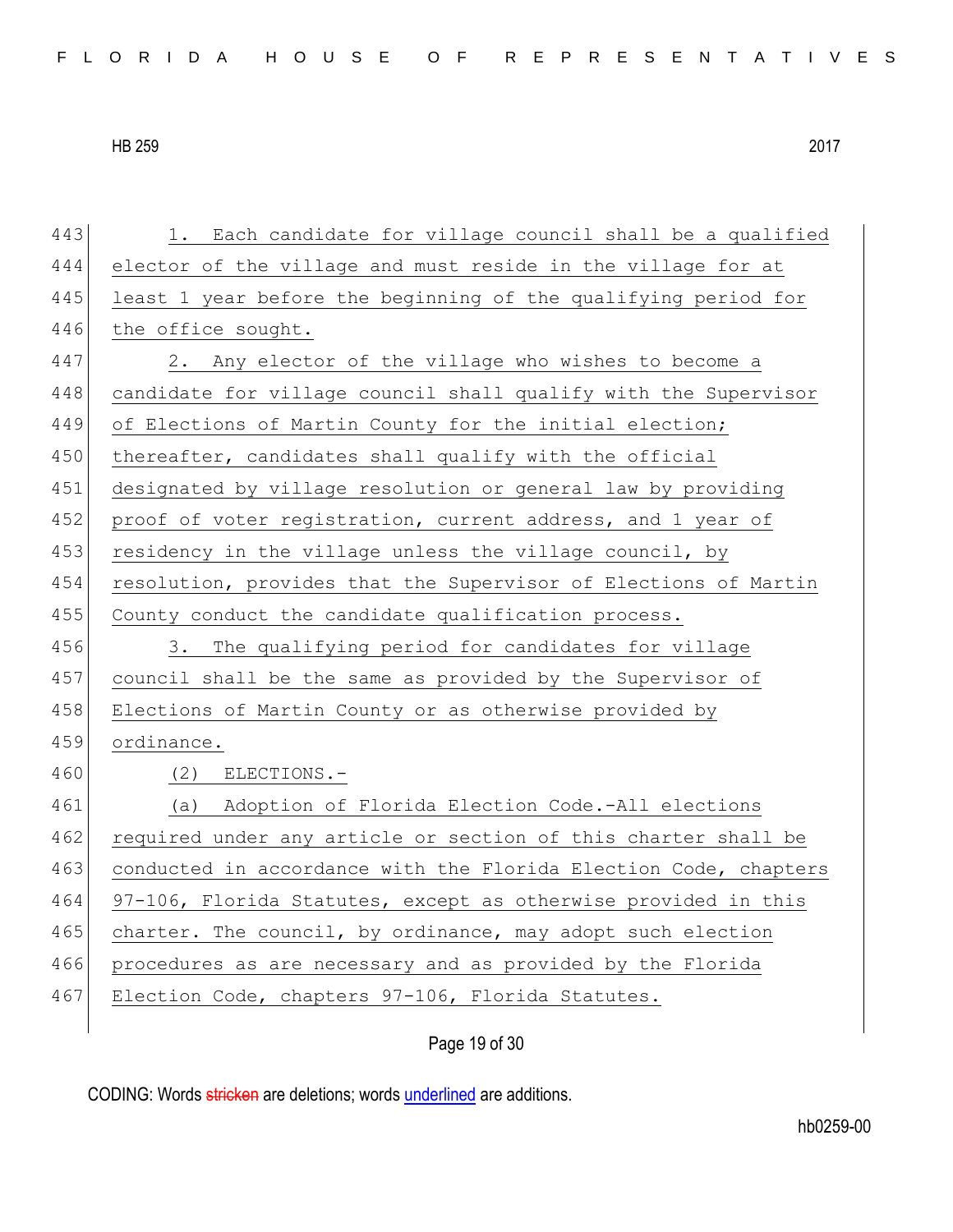| 468 | (b) At large elections.-                                         |
|-----|------------------------------------------------------------------|
| 469 | The first regular election of council members shall be<br>1.     |
| 470 | held within 90 days after the date of incorporation and          |
| 471 | thereafter will be the first Tuesday after the first Monday in   |
| 472 | November on each even-numbered year, unless this date is         |
| 473 | required to be changed to a date concurrent with any countywide  |
| 474 | or statewide election.                                           |
| 475 | 2. The candidates receiving the highest number of votes in       |
| 476 | the village at-large election shall be elected.                  |
| 477 | The term of office for an elected council member shall<br>3.     |
| 478 | begin immediately after official certification of the results of |
| 479 | the election and shall expire upon the assumption of office by   |
| 480 | his or her successor.                                            |
| 481 | No election for a council member seat shall be required<br>4.    |
|     |                                                                  |
| 482 | if there is only one duly qualified candidate for the council    |
| 483 | member seat.                                                     |
| 484 | (c) Village canvassing board.-The canvassing board shall         |
| 485 | be composed of three members appointed by the village council by |
| 486 | resolution. No member of the village canvassing board shall be   |
| 487 | an active participant in the village election for which he or    |
| 488 | she is canvassing as the term "active participant" is            |
| 489 | interpreted by the Division of Elections. Should a vacancy occur |
| 490 | on the canvassing board, the village council shall appoint a     |
| 491 | replacement member by resolution. The village canvassing board   |
| 492 | shall canvass the election consistent with the requirements of   |

Page 20 of 30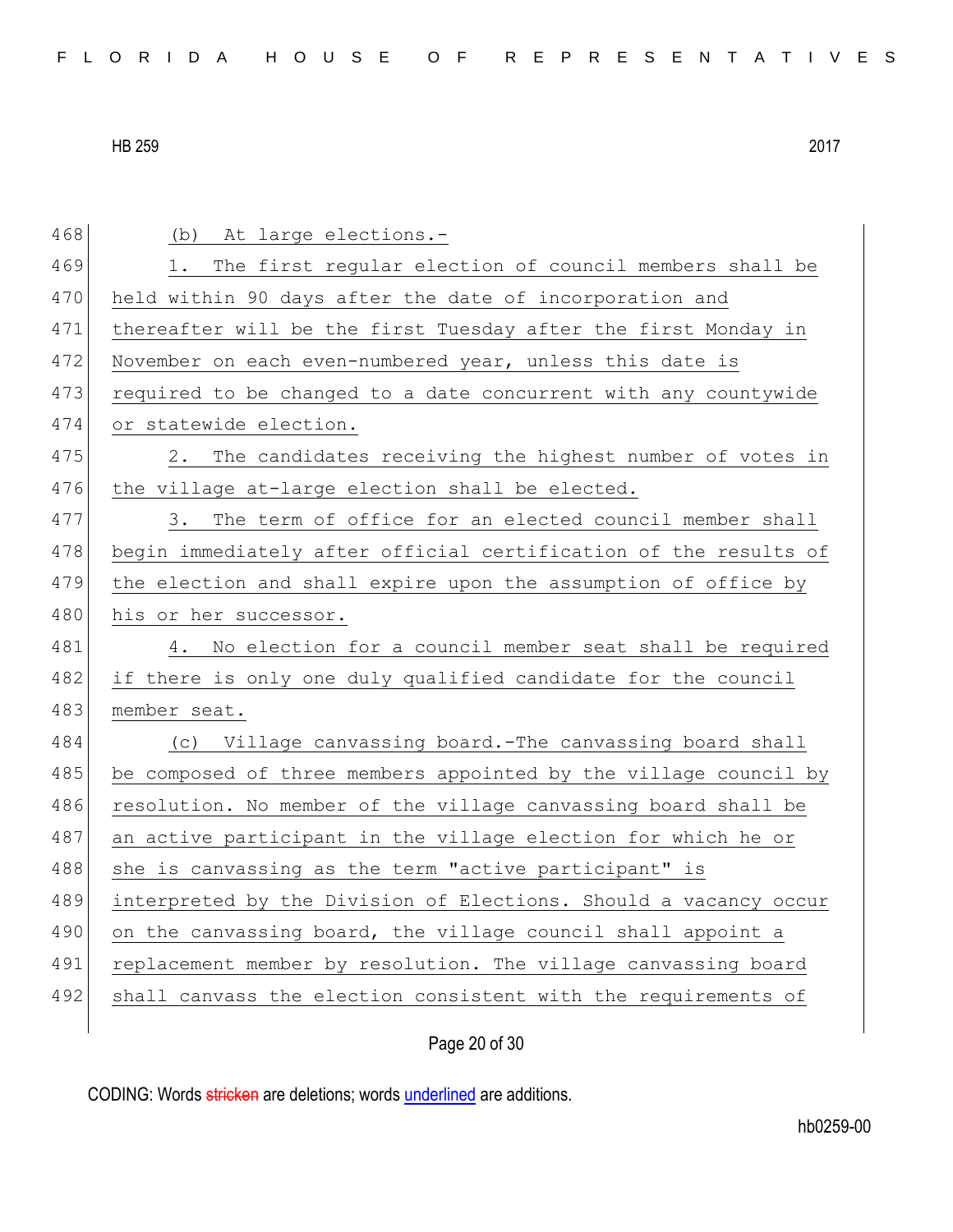| 493 | Florida law and consistent with and pursuant to any agreement    |
|-----|------------------------------------------------------------------|
| 494 | between the village and the Martin County Supervisor of          |
| 495 | Elections. The canvassing board shall certify the results of the |
| 496 | election upon receipt of the certification from the supervisor   |
| 497 | of elections. However, the village council may, by resolution,   |
| 498 | delegate the election canvassing responsibilities for village    |
| 499 | elections to the county canvassing board.                        |
| 500 | RECALL.-The qualified voters of the village shall have<br>(3)    |
| 501 | the power to remove from office any elected official of the      |
| 502 | village in accordance with state law.                            |
| 503 | Section 9. Initiative and referendum.-The powers of              |
| 504 | initiative and referendum are reserved to the qualified          |
| 505 | registered voters of the village. The election laws of the state |
| 506 | shall govern the exercise of the powers of initiative and        |
| 507 | referendum under this charter.                                   |
| 508 | Section 10. General provisions.-                                 |
| 509 | (1) CODE OF ETHICS.-It is essential to the proper conduct        |
| 510 | and operation of the village that the officers and employees of  |
| 511 | the village be independent and impartial and for their offices   |
| 512 | not to be used for private gain other than the remuneration      |
| 513 | provided by law or by ordinances. It is declared to be the       |
| 514 | policy of the village that its officers and employees are agents |
| 515 | of the people and hold their positions for the benefit of the    |
| 516 | public. Therefore, all village officers and employees shall      |
|     |                                                                  |
|     |                                                                  |

Page 21 of 30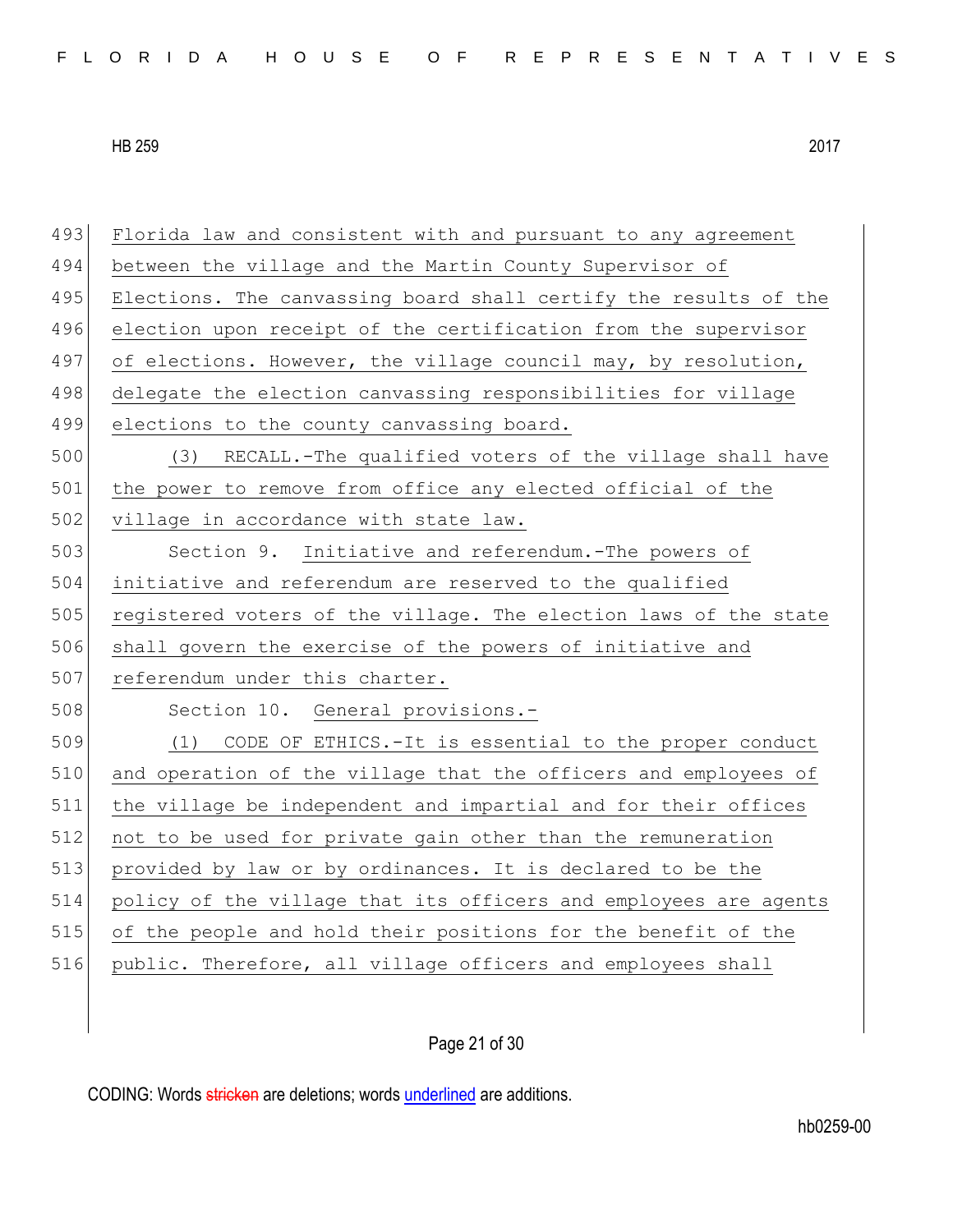| 517 | adhere to the standards of conduct as provided in part III of  |
|-----|----------------------------------------------------------------|
| 518 | chapter 112, Florida Statutes.                                 |
| 519 | AMENDMENTS TO CHARTER.-This charter may be amended in<br>(2)   |
| 520 | accordance with the provisions for charter amendments as       |
| 521 | specified in the Municipal Home Rules Powers Act, chapter 166, |
| 522 | Florida Statutes, or as otherwise may be provided by general   |
| 523 | law.                                                           |
| 524 | (3) SEVERABILITY.-If any provision of this charter or the      |
| 525 | application thereof to any person or circumstance is held      |
| 526 | invalid, the invalidity shall not affect other provisions or   |
| 527 | applications of this charter which can be given effect without |
| 528 | the invalid provisions or application, and to this end the     |
| 529 | provisions of this charter are declared severable.             |
| 530 | Section 11. Referendum election; transition.-                  |
| 531 | (1) REFERENDUM ELECTION.-The referendum election called        |
| 532 | for by this action shall be by mail ballot during October and  |
| 533 | November 2017, at which time the following question shall be   |
| 534 | placed upon the ballot:                                        |
| 535 | Shall the Village of Indiantown be created and its charter     |
| 536 | adopted?                                                       |
| 537 | YES . $\cdot$                                                  |
| 538 | $NO \cdot \cdot \cdot \cdot$                                   |
| 539 |                                                                |
| 540 | In the event this question is answered affirmatively by a      |
| 541 | majority of voters voting in the referendum, the charter will  |
|     | Page 22 of 30                                                  |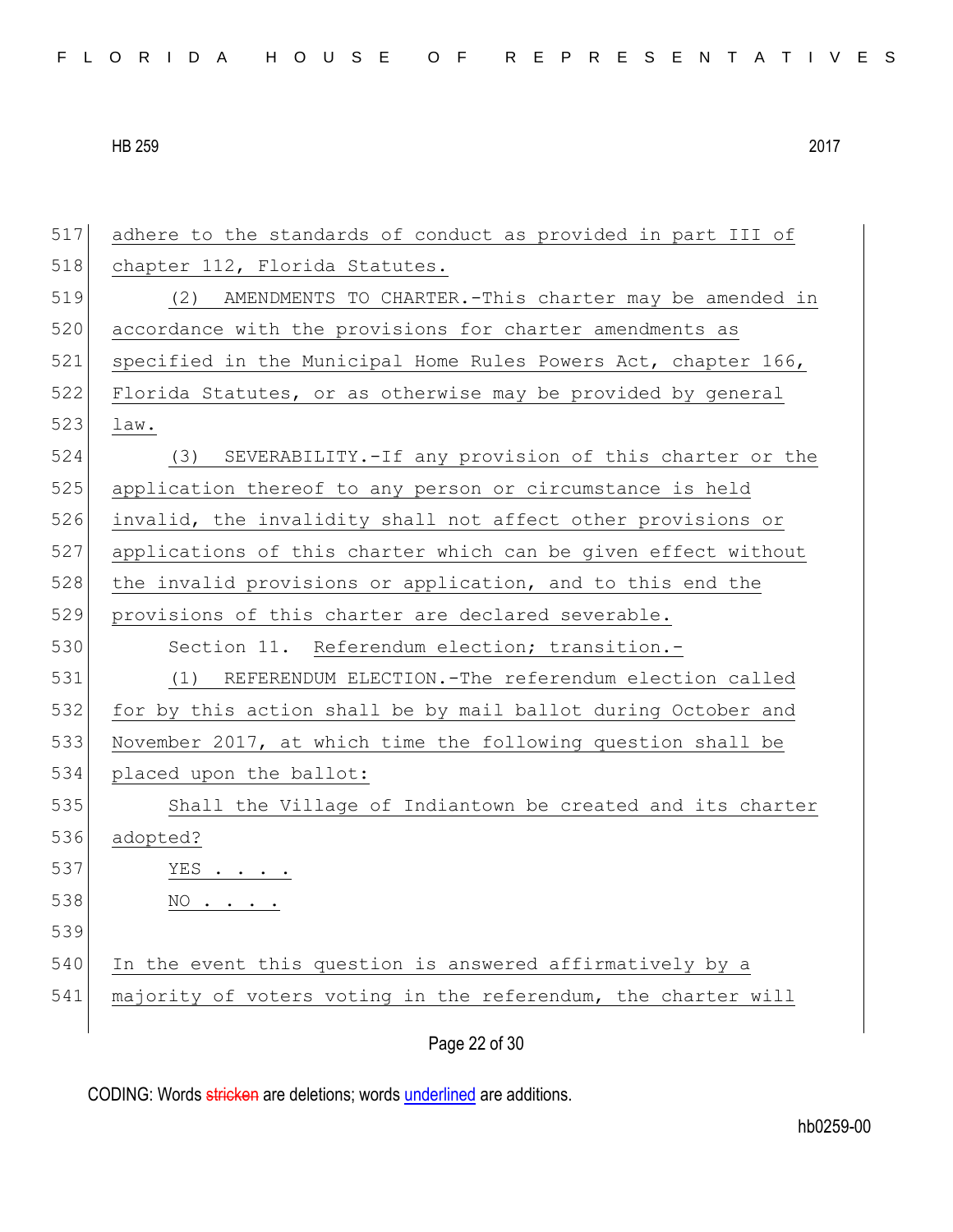| 542 | take effect as provided herein. The referendum election shall be |
|-----|------------------------------------------------------------------|
| 543 | conducted by the Supervisor of Elections of Martin County by     |
| 544 | mail ballot and in accordance with the Florida Election Code,    |
| 545 | and the cost of such election shall be funded by the Board of    |
| 546 | County Commissioners of Martin County.                           |
| 547 | INITIAL ELECTION OF COUNCIL.-<br>(2)                             |
| 548 | After the adoption of this charter, the Supervisor of<br>(a)     |
| 549 | Elections of Martin County shall call an election to be held     |
| 550 | within 90 days after the date of incorporation, for the election |
| 551 | of five village council members. The election shall be conducted |
| 552 | by the Supervisor of Elections of Martin County in accordance    |
| 553 | with the Florida Election Code, and the cost of such election    |
| 554 | shall be funded by the Board of County Commissioners of Martin   |
| 555 | County.                                                          |
| 556 | An individual who wishes to run for one of five<br>(b)           |
| 557 | initial seats on the council shall qualify with the Supervisor   |
| 558 | of Elections of Martin County in accordance with this charter    |
| 559 | and general law. The qualifying period for the initial election  |
| 560 | of the village council shall begin at noon on the second Monday  |
| 561 | in January and end at noon on the third Friday in January,       |
| 562 | unless otherwise provided by law.                                |
| 563 | For the initial elections, the county canvassing board<br>(C)    |
| 564 | shall certify the results of the elections in accordance with    |
| 565 | general law.                                                     |
|     |                                                                  |

Page 23 of 30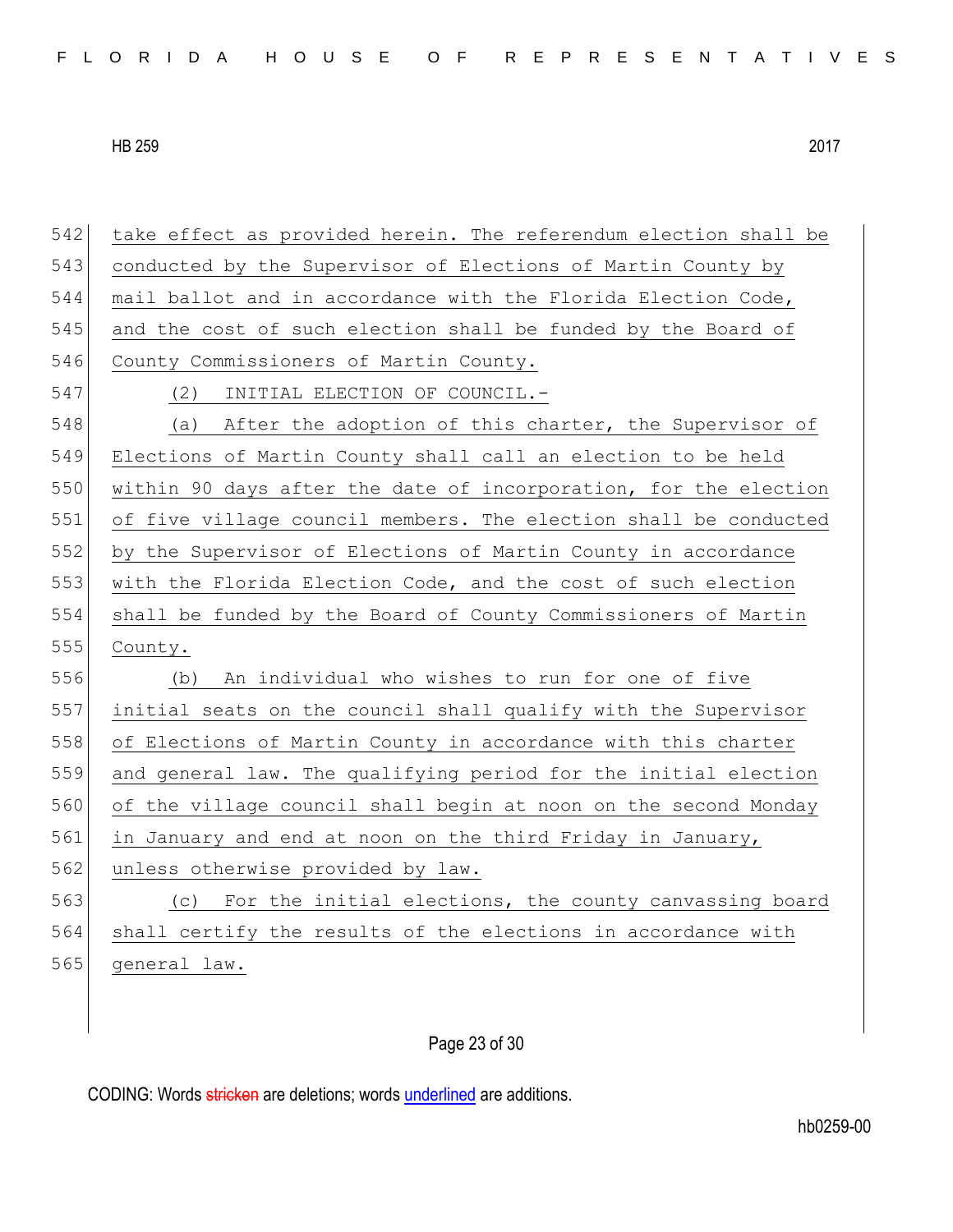566 (d) The three council members receiving the highest number 567 of votes shall each be elected to an initial term expiring upon 568 certification of the election results for the November 2022 569 election. The two remaining council members shall each be 570 elected to an initial term expiring upon certification of the 571 election results for the November 2020 election. Thereafter, all 572 terms shall be for a period of 4 years. 573 (3) SCHEDULE.-574 (a) First election of council members.-At the time of its 575 adoption, this charter shall be in effect to the extent 576 necessary so that the first election of members of the village 577 council may be conducted in accordance with this charter. 578 (b) Time of taking full effect.-This charter shall be in 579 full effect for all purposes on and after the date of the first 580 meeting of the newly elected village council provided in 581 paragraph (c). 582 (c) First council meeting.-On the first Tuesday after the 583 certification of the election results, after the first election 584 of the village council under this charter, the newly elected 585 members of the village council shall meet at a location to be 586 determined. The initial council shall have the authority and 587 power to enter into contracts, arrange for the hiring of legal 588 counsel, begin recruiting applicants for village manager, 589 provide for necessary village offices and facilities, and do

Page 24 of 30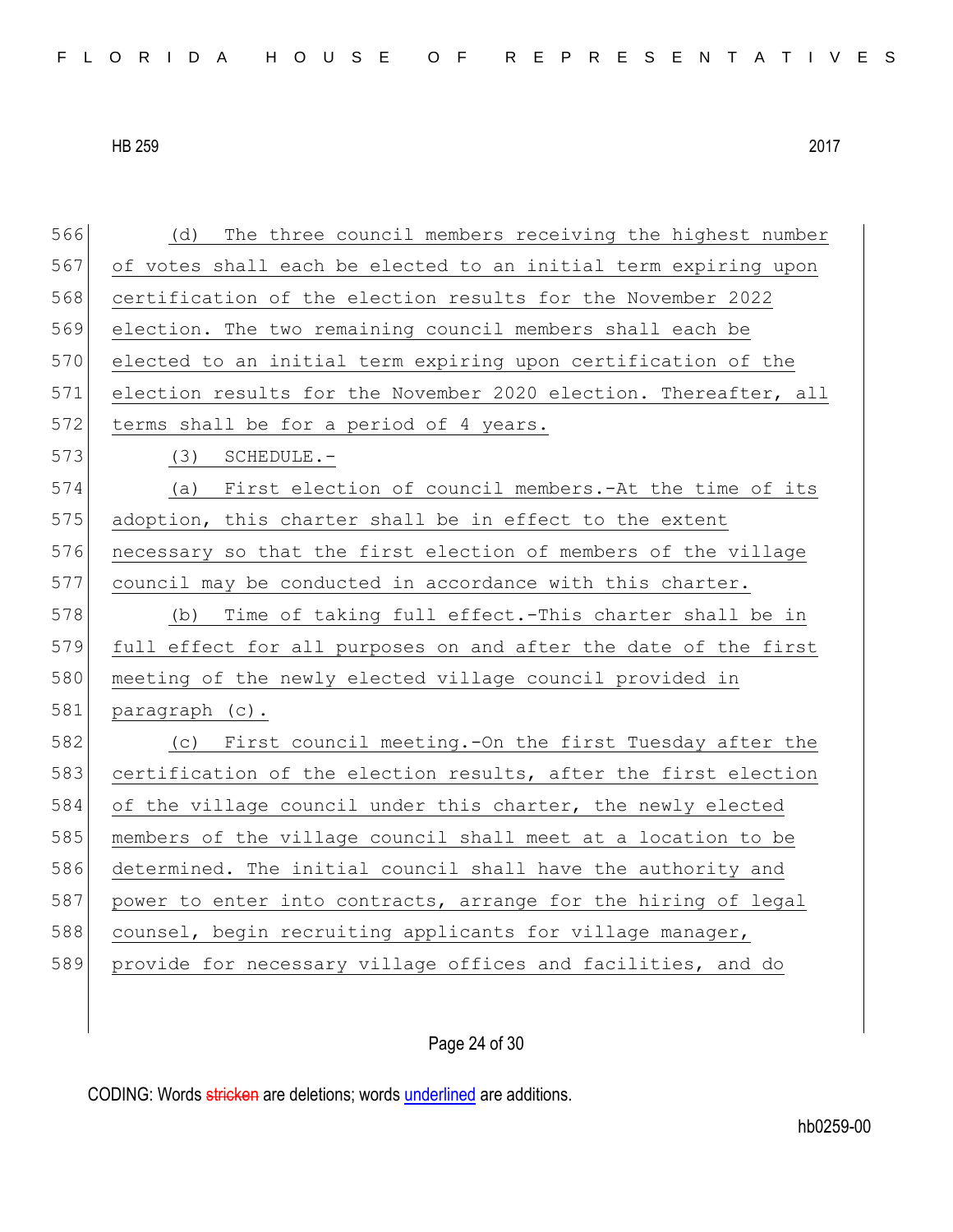590 such other things as it deems necessary and appropriate for the 591 village. 592 (4) FIRST YEAR EXPENSES.-The council, in order to provide 593 moneys for the expenses and support of the village, shall have 594 the power to borrow money necessary for the operation of 595 municipal government until such time as a budget is adopted and 596 revenues are raised in accordance with this charter. 597 (5) TRANSITIONAL ORDINANCES AND RESOLUTIONS.- 598 (a) All applicable county ordinances currently in place at 599 the time of passage of the referendum, unless specifically 600 referenced in this charter, shall remain in place until and 601 unless rescinded by action of the council, except that a county 602 ordinance, rule, or regulation that is in conflict with an 603 ordinance, rule, or regulation of the village shall not be 604 effective to the extent of such conflict. Any existing Martin 605 County ordinances, rules, and regulations, as of April 1, 2018, 606 shall not be altered, changed, rescinded, or added to, nor shall 607 any variance be granted, if such action would affect the village  $608$  without the approval of the council. 609 (b) The council shall adopt ordinances and resolutions 610 required to effect the transition. 611 (6) TRANSITIONAL COMPREHENSIVE PLAN.-Until such time as 612 the village adopts a comprehensive plan, the Martin County 613 Comprehensive Plan, as it exists on the day that the village 614 commences corporate existence, shall remain in effect as the

Page 25 of 30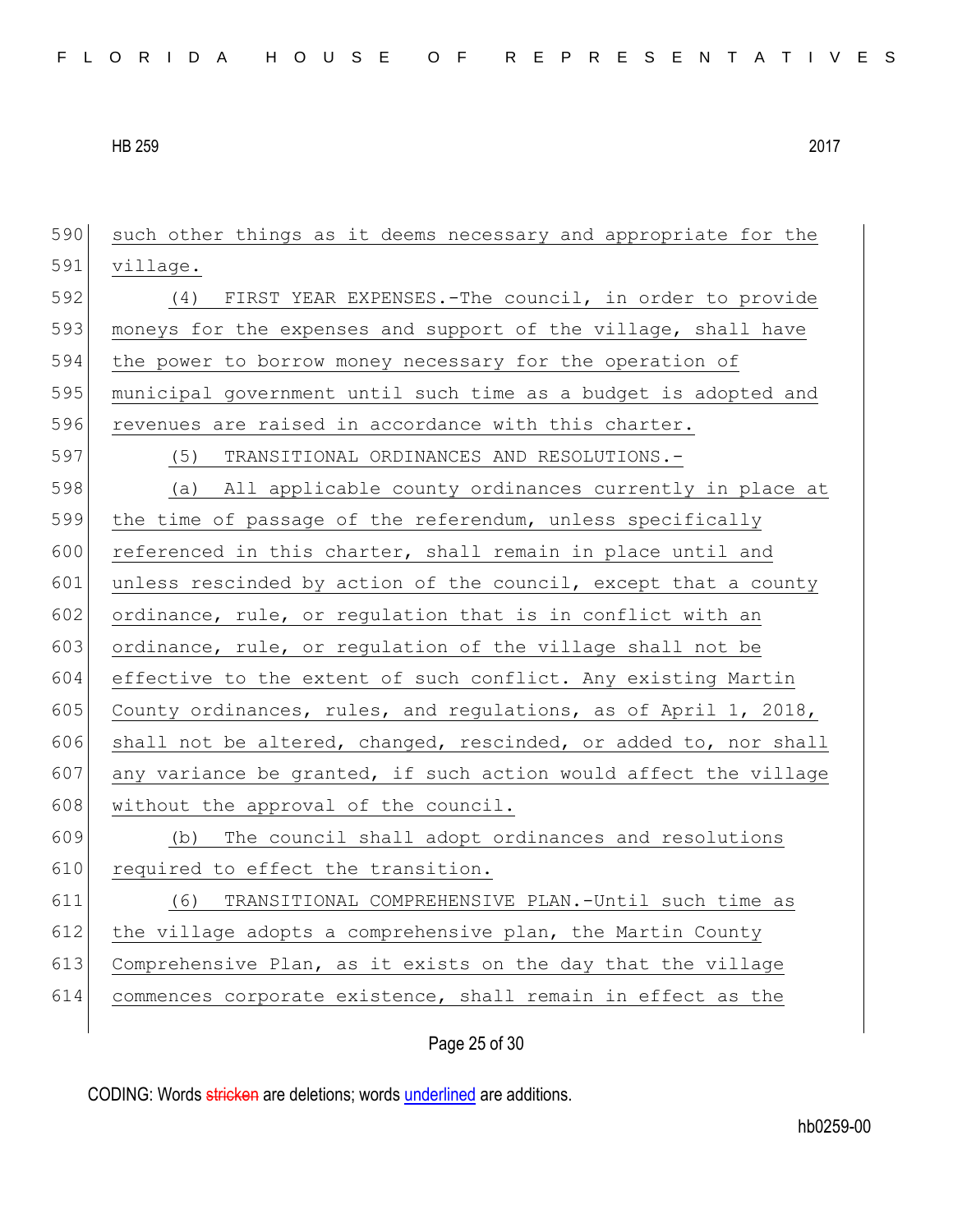| 615 | village's transitional comprehensive plan. However, all planning |
|-----|------------------------------------------------------------------|
| 616 | functions, duties, and authority shall thereafter be vested in   |
| 617 | the council, which shall be deemed the local planning agency     |
| 618 | until the council establishes a separate local planning agency.  |
| 619 | TRANSITIONAL LAND DEVELOPMENT REGULATIONS.-To<br>(7)             |
| 620 | implement the transitional comprehensive land use plan when      |
| 621 | adopted, the village shall, in accordance with the procedures    |
| 622 | required by the laws of the state, adopt ordinances providing    |
| 623 | for land use development regulations within the corporate        |
| 624 | limits. Until the village adopts ordinances, the following shall |
| 625 | apply:                                                           |
| 626 | The comprehensive land use plan and land use<br>(a)              |
| 627 | development regulations of Martin County, as the same exists on  |
| 628 | the date that the village commenced corporate existence, shall   |
| 629 | remain in effect as the village's transitional land use          |
| 630 | development regulations and comprehensive land use plan.         |
| 631 | All powers and duties of the Martin County Growth<br>(b)         |
| 632 | Management and Building Departments, the Martin County Special   |
| 633 | Magistrate, and Board of County Commissioners of Martin County,  |
| 634 | as provided in these transitional land use development           |
| 635 | regulations, shall be vested in the council until such time as   |
| 636 | the council delegates all powers and duties, or a portion        |
| 637 | thereof, to another agency, department, or entity.               |
| 638 | Subsequent to the adoption of a local comprehensive<br>(C)       |
| 639 | land use plan and subject to general law, the council is fully   |
|     |                                                                  |

Page 26 of 30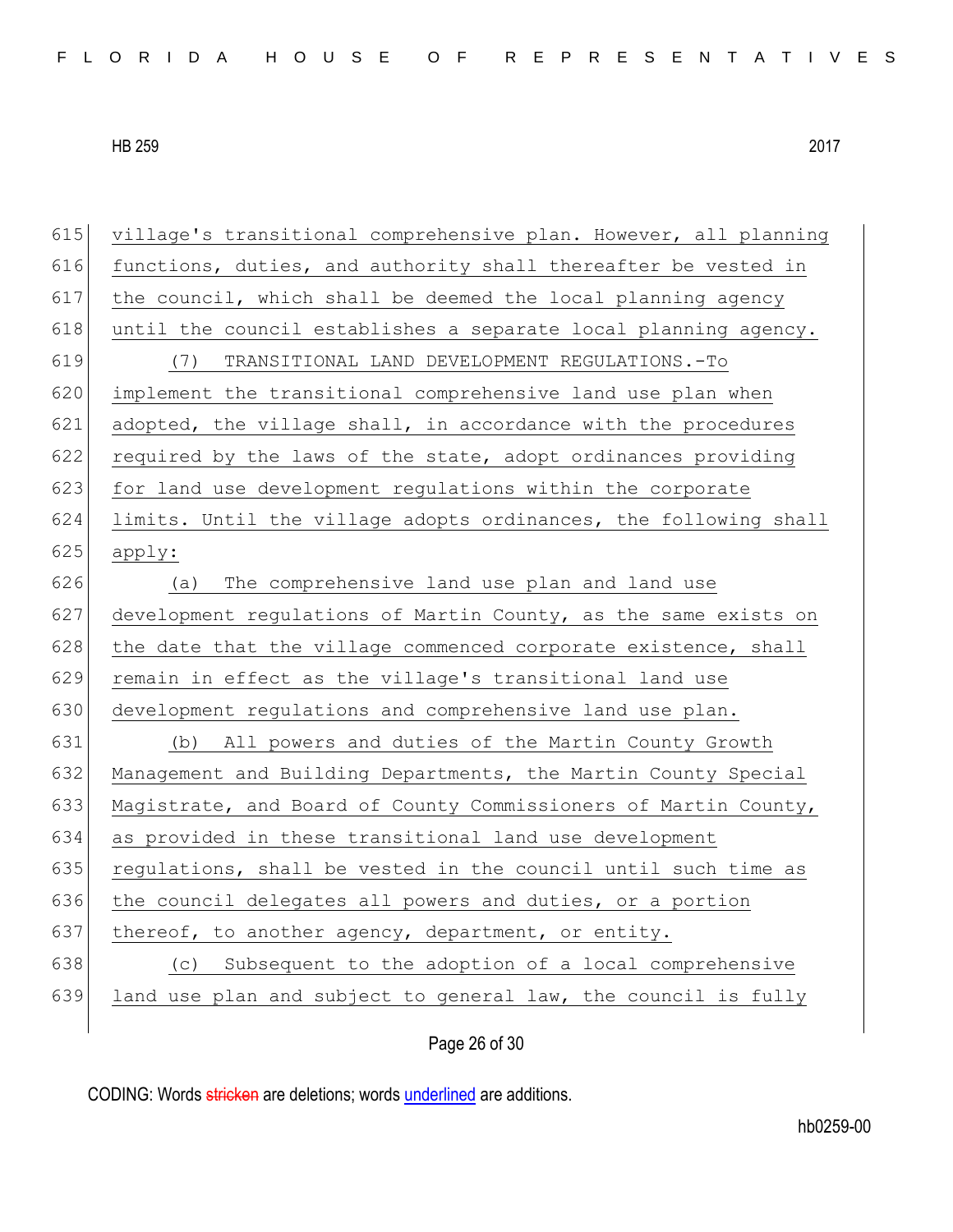| 640 | empowered to amend, supersede, enforce, or repeal the            |
|-----|------------------------------------------------------------------|
| 641 | transitional land use development regulations, or any portion    |
| 642 | thereof, by ordinance.                                           |
| 643 | (d) Subsequent to the commencement of the village's              |
| 644 | corporate existence, an amendment of the comprehensive land use  |
| 645 | plan or land use development regulations enacted by the Board of |
| 646 | County Commissioners of Martin County shall not be deemed an     |
| 647 | amendment of the village's transitional comprehensive land use   |
| 648 | plan or land use development regulations or otherwise take       |
| 649 | effect within the village's municipal boundaries.                |
| 650 | STATE-SHARED REVENUES.-The village shall be entitled<br>(8)      |
| 651 | to participate in all revenue sharing programs of the state      |
| 652 | effective January 1, 2018. The provisions of s. $218.23(1)$ ,    |
| 653 | Florida Statutes, shall be waived for the purpose of conducting  |
| 654 | audits and financial reporting through the end of the village    |
| 655 | fiscal year 2020-2021. For purposes of complying with s.         |
| 656 | 218.23(1), Florida Statutes, relating to ad valorem taxation,    |
| 657 | the millage levied by special districts may be used for an       |
| 658 | indefinite period of time. Initial revised population estimates  |
| 659 | for calculating eligibility for shared revenues shall be         |
| 660 | determined by the University of Florida Bureau of Economic and   |
| 661 | Business Research. Should the bureau be unable to provide an     |
| 662 | appropriate population estimate, the Martin County Department of |
| 663 | Community Development shall provide the estimate.                |
|     |                                                                  |

Page 27 of 30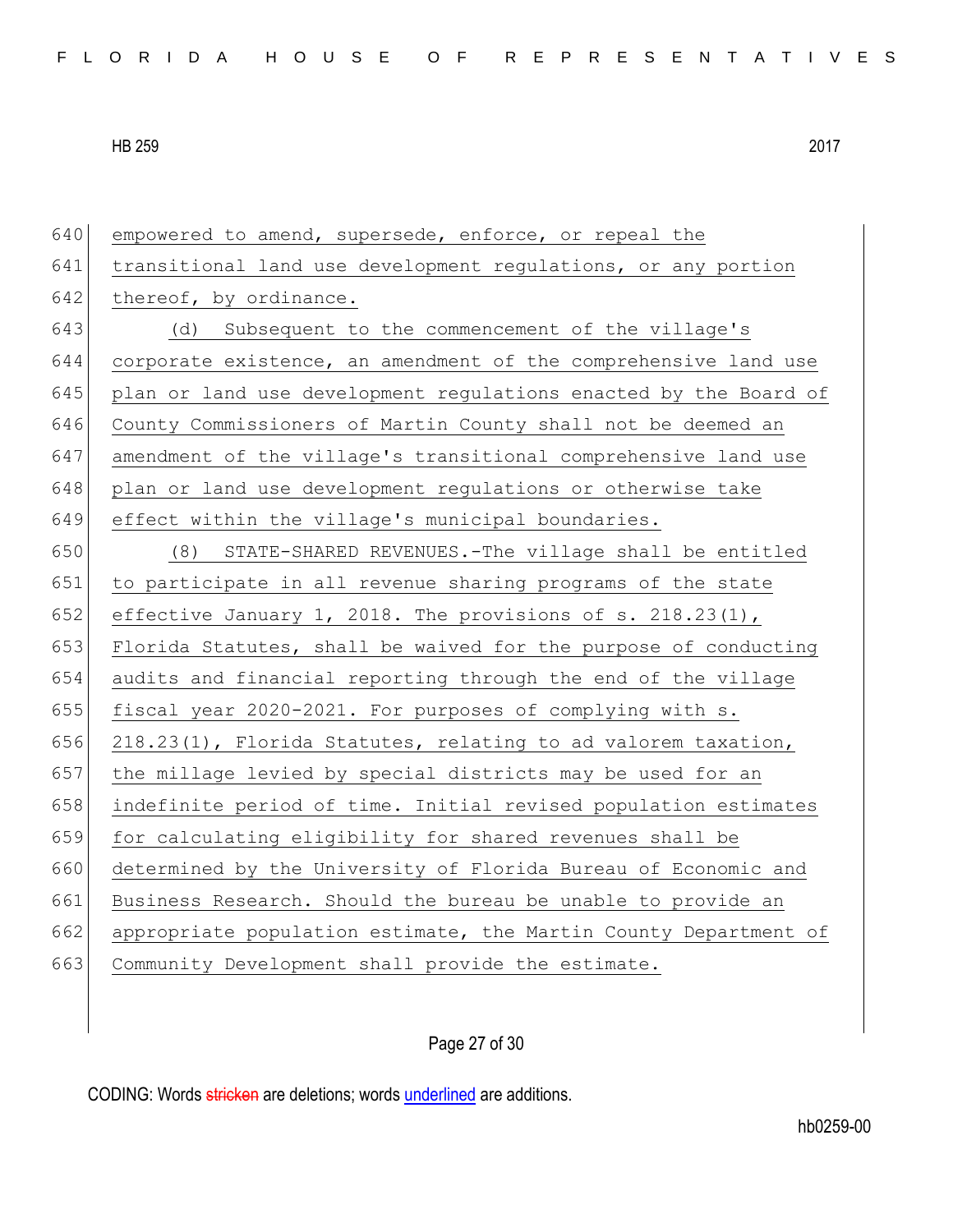664 (9) LOCAL REVENUE SOURCES.-The village shall be entitled 665 to receive all local revenue sources available pursuant to 666 general law, including, but not limited to, the local 667 communications services tax imposed under s. 202.19, Florida 668 Statutes. The local communications services tax rate imposed by 669 Martin County will continue within the village boundaries during 670 the period commencing with the date of incorporation through 671 June 1, 2018. Revenues from the tax shall be shared by Martin 672 County with the village in proportion to the projected village 673 population estimate of the Martin County Planning Division 674 compared with the unincorporated population of Martin County 675 before the incorporation of the village. 676 (10) LOCAL OPTION GAS TAX REVENUES.—Notwithstanding the 677 requirements of s. 336.025, Florida Statutes, the village shall 678 be entitled to receive local option gas tax revenue beginning on 679 October 1, 2018. These revenues shall be distributed in 680 accordance with general law or by any interlocal agreement 681 negotiated with the Board of County Commissioners of Martin 682 County. 683 (11) CONTRACTUAL SERVICES AND FACILITIES.-Contractual 684 services for law enforcement, emergency management, public 685 works, parks and recreation, planning and zoning, building 686 inspection, development review, animal control, library 687 services, village manager or management firm, village attorney 688 and solid waste collection may be supplied by a contract between

Page 28 of 30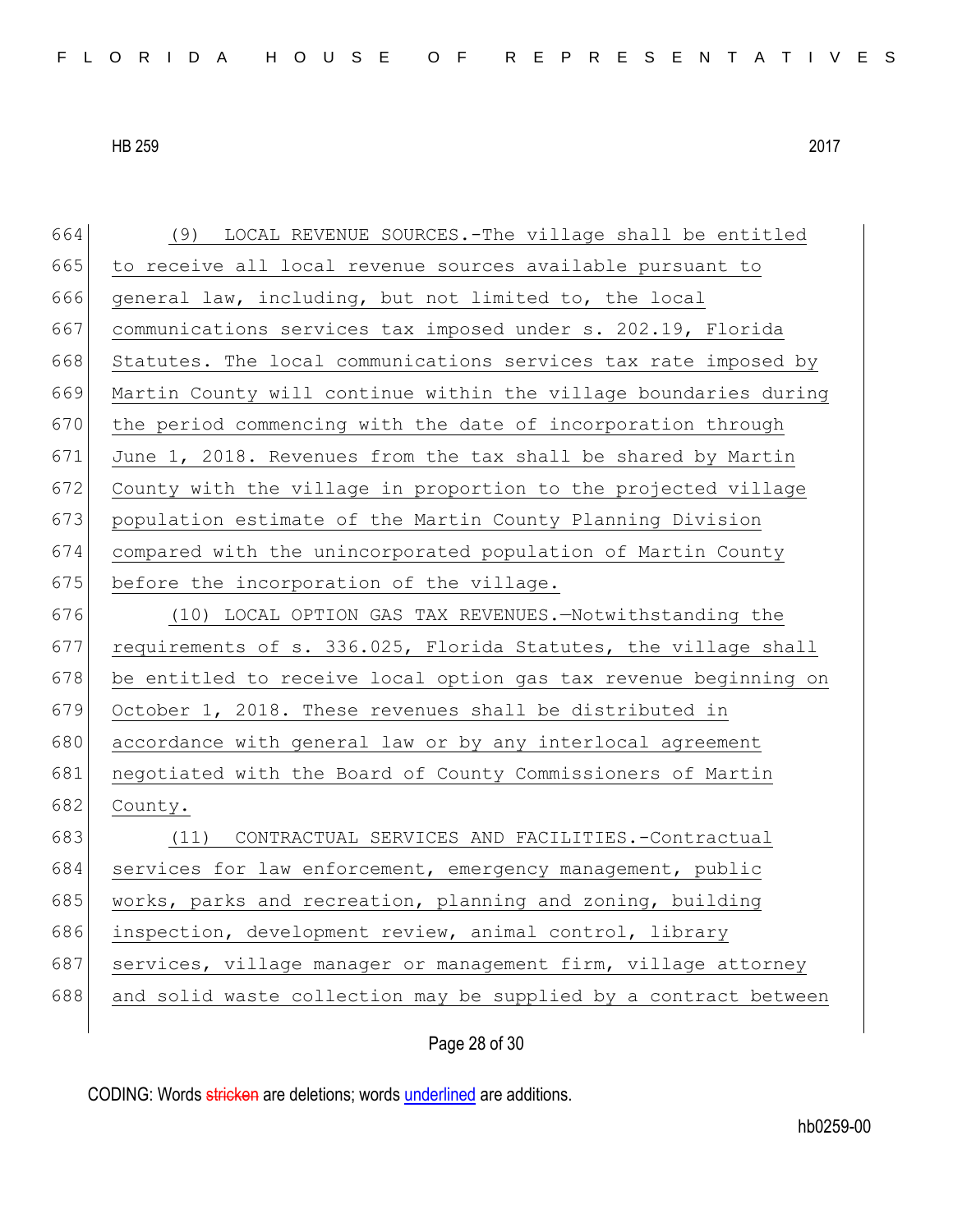| 689 | the village and the Board of County Commissioners of Martin        |
|-----|--------------------------------------------------------------------|
| 690 | County, special districts, municipalities, or private enterprise   |
| 691 | until such time as the council establishes such independent        |
| 692 | services. However, existing solid waste contracts shall be         |
| 693 | honored as required by s. $165.061(1) (f)$ , Florida Statutes, and |
| 694 | s. 10, Article I of the State Constitution. Facilities for         |
| 695 | housing the newly formed municipal operations may be rented or     |
| 696 | leased until the village selects more permanent facilities.        |
| 697 | (12) MARTIN COUNTY MUNICIPAL SERVICE TAXING UNITS;                 |
| 698 | CONTINUATION.-Notwithstanding the incorporation of the Village     |
| 699 | of Indiantown, that portion of the Martin County Fire and Rescue   |
| 700 | MSTU, Parks and Recreation Municipal Service Taxing Unit,          |
| 701 | Stormwater Municipal Service Taxing Unit, and Roads Municipal      |
| 702 | Service Taxing Unit, special taxing districts created by the       |
| 703 | Board of County Commissioners of Martin County that lie within     |
| 704 | the boundaries of the Village of Indiantown, are authorized to     |
| 705 | continue in existence until the village adopts an ordinance,       |
| 706 | resolution, or interlocal agreement to the contrary.               |
| 707 | (13) LAW ENFORCEMENT. - Law enforcement services shall be          |
| 708 | provided by the Martin County Sheriff's Office until the village   |
| 709 | adopts an ordinance or resolution or enters into an interlocal     |
| 710 | agreement to the contrary.                                         |
| 711 | MARTIN COUNTY COMMUNITY REDEVELOPMENT AGENCY DISTRICT<br>(14)      |
| 712 | (INDIANTOWN). - A portion of the Martin County Community           |
| 713 | Redevelopment Agency District is located within the incorporated   |
|     | Page 29 of 30                                                      |